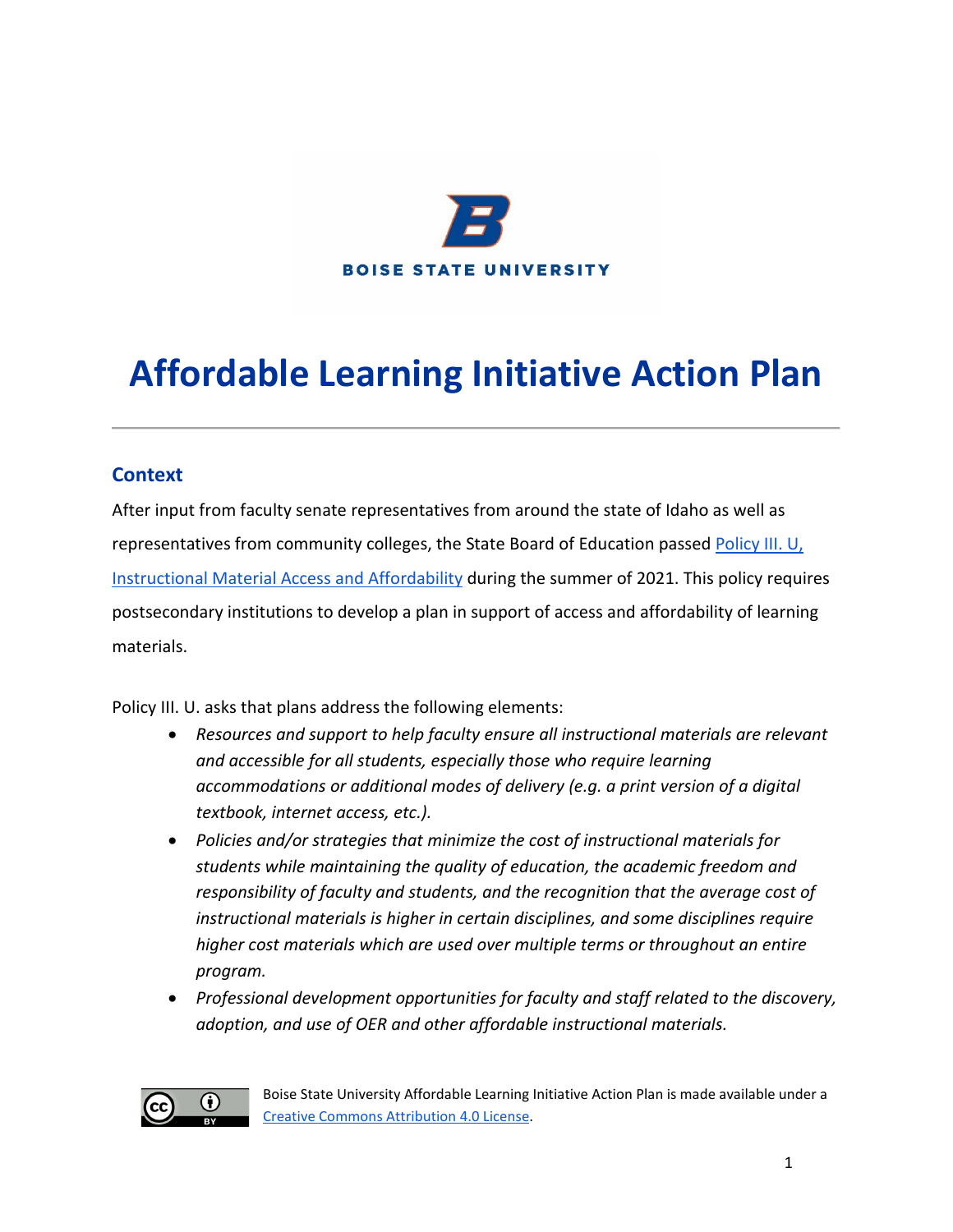- *Strategies to support faculty adoption, adaption, and/or use of OER and other affordable instructional materials.*
- *Programs, incentive structures, or other strategies to encourage and support faculty to publicly share OER developed for their own courses.*
- *Course marking processes at the time of course schedule releases that indicate the cost of instructional materials in course sections that are reliably zero cost or very low cost, as defined in this policy.*
- *Course marking processes at the time of course schedule releases that indicate course sections that reliably require the purchase of, including an automatic charge for, any access codes for instructional materials.*
- *Strategies with measurable goals for improving and using readily available and relevant OER or other very low cost instructional materials in common indexed courses as articulated in Board Policy III.N.6.b, including dual credit courses.*

Although open educational resources (OER) are a component of the required plans, the policy addresses affordability of learning materials in a broader sense. Therefore, in order to move a plan forward for Boise State University in a thoughtful manner, it needed to include voices from diverse campus stakeholders. At the end of 2021, the Provost's Office appointed a Learning Materials Access and Affordability (LMAA) Task Force charged with the development of a university plan in support of access and affordability of instructional materials.

## **Introduction**

Boise State University seeks to support and encourage faculty in transitioning their courses, where possible, to affordable learning materials, including alternatives to traditional textbooks. For the purposes of this work, we define affordable learning materials as materials that do not incur a significant additional per semester cost for students. These solutions may include both free and very low-cost (no more than \$30 total list price per course) resources.

In compiling this plan we acknowledge the following guiding principles: that students come first; that we as a campus are committed to affordability, access, and accessibility of learning materials for all; and that academic freedom of instructors is essential. Throughout this plan the



Boise State University Affordable Learning Initiative Action Plan is made available under a [Creative Commons Attribution 4.0 License.](https://creativecommons.org/licenses/by/4.0/)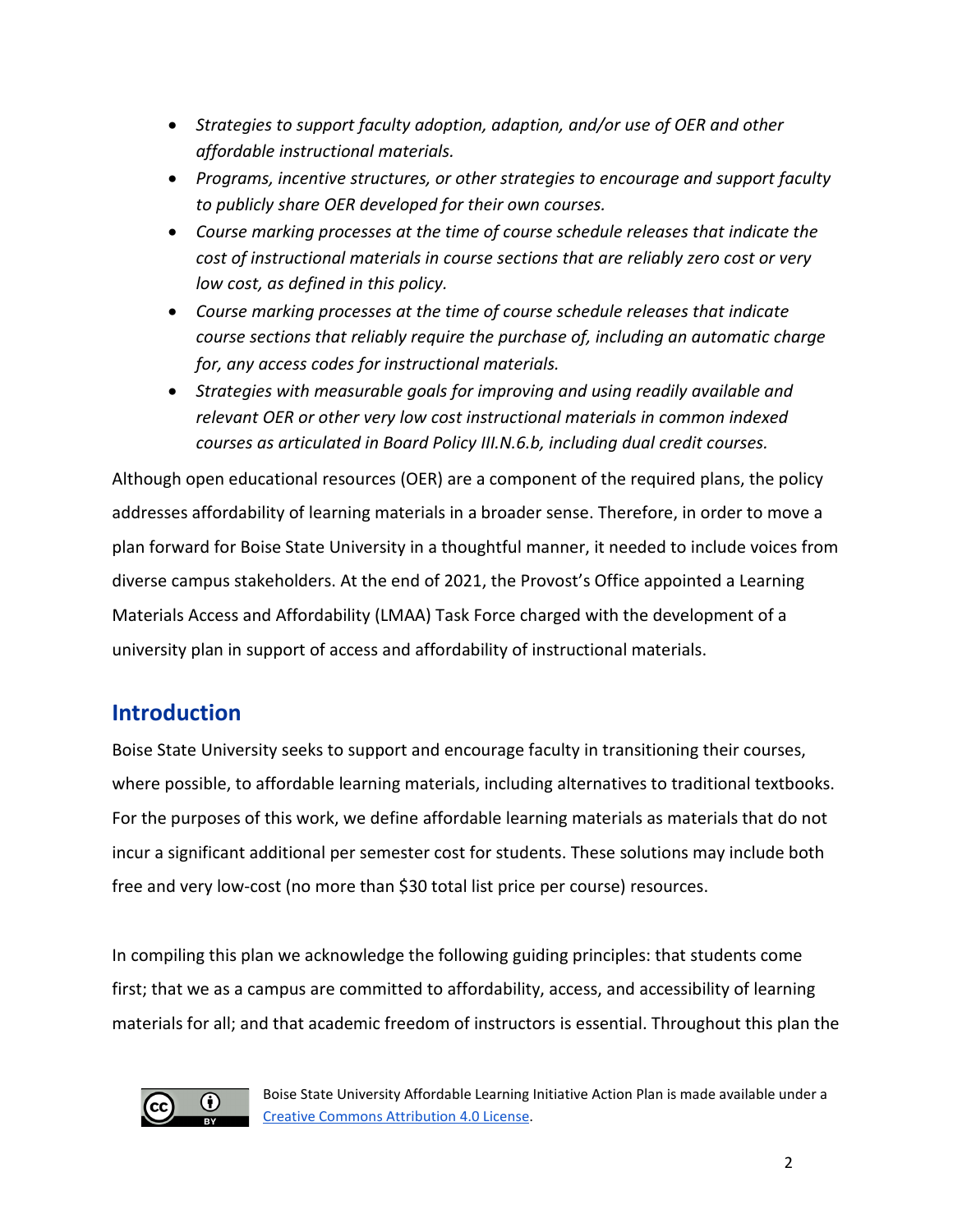LMAA Task Force discusses affordable learning as encompassing a number of course material types that might be considered affordable. Among the spectrum of course material options the Task Force evaluated attributes for inclusion such as those outlined in Figure 1: free to students, duration of access, accessibility, availability on day-one of a course, etc. Affordable learning in the context of this plan refers to the following three categories of learning materials:

**Open Educational Resources** "are learning, teaching and research materials in any format and medium that reside in the public domain or are under copyright that have been released under an open license, that permit no-cost access, re-use, adaptation and redistribution by others." (UNESCO)

**Open Access Content** "is digital, online, free of charge, and free of most copyright and licensing restrictions. What makes it possible is the internet and the consent of the author or copyright-holder." (Suber, 2004)

**Library Licensed Content** are library collections (primarily online materials) that can be used in the classroom. This can include an array of materials such as streaming video, chapters from multi-user ebooks, case studies, articles from journals, and more. Materials such as these can be linked as an [e-reserve](https://www.boisestate.edu/library/course-reserves/) or within the learning management system (Jensen, n.d.). Library licensed content represents materials that reside behind a paywall and are inaccessible to students without an active Boise State University log-in.

While Boise State University encourages the adoption, revision and/or development of open educational resources, we understand that they may not be the best option for all courses. We affirm instructor choice in selecting resources that maintain excellent teaching and learning outcomes in their disciplines.

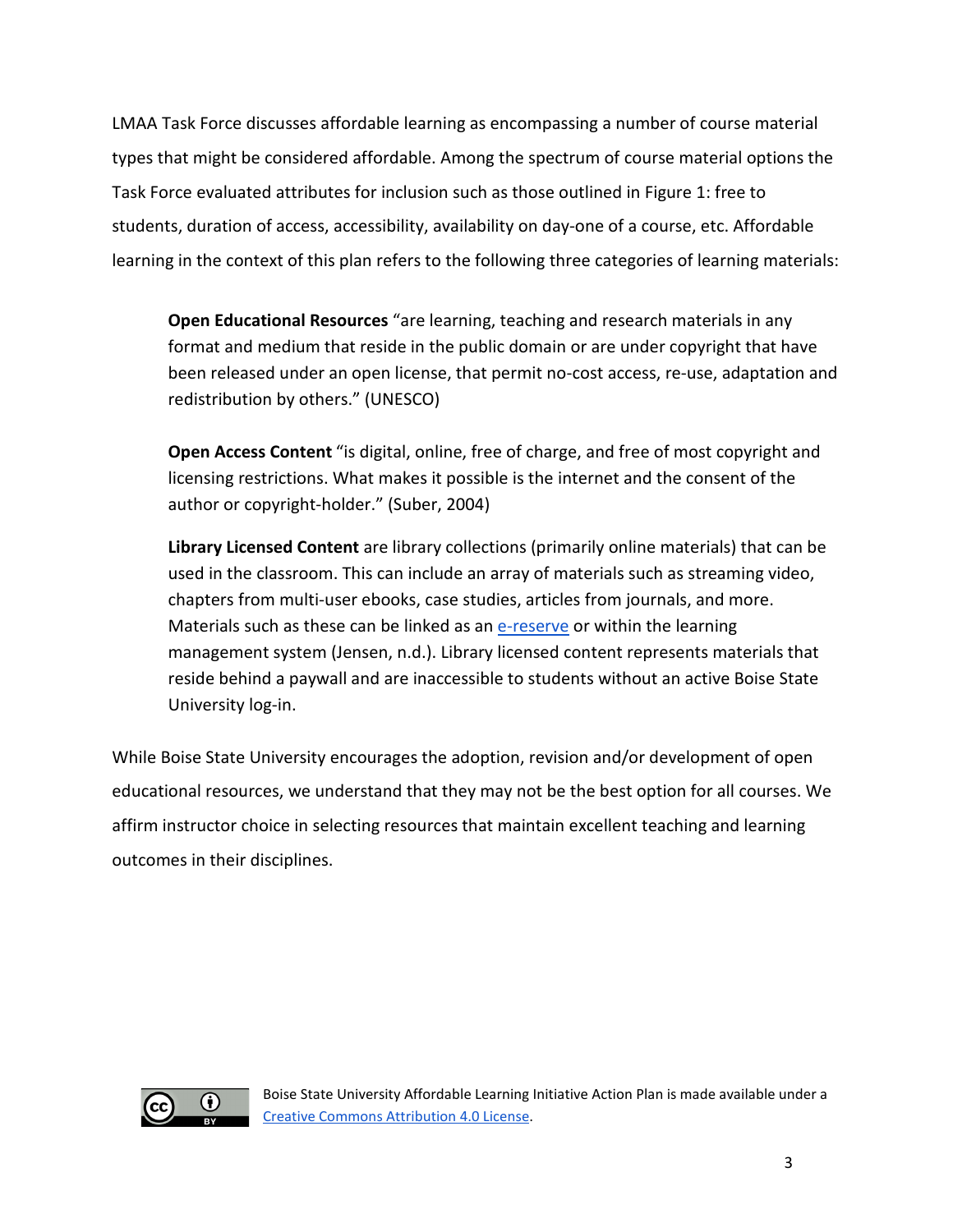|                                                                                               |       | <b>IS THE RESOURCE</b>                         |                                       |                                           |                                                               |                                               |
|-----------------------------------------------------------------------------------------------|-------|------------------------------------------------|---------------------------------------|-------------------------------------------|---------------------------------------------------------------|-----------------------------------------------|
|                                                                                               |       | <b>Public domain</b><br>or openly<br>licensed? | Available<br>when a course<br>starts? | Available<br>in perpetuity?               | <b>Free from cost</b><br>in at least one<br>form to students? | <b>Free from</b><br>personal data<br>sharing? |
| <b>OPEN EDUCATIONAL</b><br><b>RESOURCES (OER)</b>                                             |       | $\checkmark$<br>Always                         | $\checkmark$<br>Always                | $\blacktriangledown$<br>Always            | Ⅳ<br>Always                                                   | $\left[\checkmark\right]$<br>Always           |
| <b>PRINTED COMMERCIAL</b><br><b>MATERIALS RENTAL</b>                                          | 1.1.1 | $\left[\mathsf{x}\right]$<br><b>Never</b>      | ≈<br>Sometimes                        | $\left[\mathsf{x}\right]$<br><b>Never</b> | $\left[\mathsf{x}\right]$<br><b>Never</b>                     | [≈]<br><b>Sometimes</b>                       |
| <b>LIBRARY RESOURCES</b>                                                                      | .     | $\sim$<br><b>Rarely</b>                        | ≈<br><b>Sometimes</b>                 | $\left[\times\right]$<br><b>Never</b>     | $\left[\surd\right]$<br>Always                                | $\tilde{\mathcal{Q}}$<br>Always               |
| <b>LOW-COST PRINT OPTIONS OR</b><br><b>COMPLIMENTARY RESOURCES</b><br><b>OF OER</b>           |       | $\checkmark$<br>Always                         | $\approx$<br><b>Sometimes</b>         | $\checkmark$<br>Always                    | $\left[\times\right]$<br><b>Never</b>                         | 3<br><b>Often</b>                             |
| <b>USED BOOKS OR OTHER ALL</b><br><b>RIGHTS RESERVED MATERIALS</b><br><b>WITH LOWER COSTS</b> | .     | $\mathbf{x}$<br><b>Never</b>                   | $\approx$<br><b>Sometimes</b>         | ∣≈<br><b>Sometimes</b>                    | [≈<br>Sometimes                                               | 3<br><b>Often</b>                             |
| <b>INCLUSIVE ACCESS</b>                                                                       |       | $\sim$<br><b>Rarely</b>                        | ≊<br><b>Often</b>                     | $\left[\times\right]$<br><b>Never</b>     | $\bm{\mathsf{[x]}}$<br><b>Never</b>                           | $\boxtimes$<br><b>Never</b>                   |

\*The answers in this table are generalized; they may be different in different contexts.

**Figure 1.** A comparison table of how frequently different types of learning materials (e.g. OER, printed commercial materials, inclusive access) are openly licensed, available when a course starts, available in perpetuity, free from cost to students in at least one form, and free from personal data sharing (Zaback, 2022).

Three primary groups were identified as being actively involved in facilitating access to, and supporting the creation of, affordable learning materials: Albertsons Library, Boise State OER Group, and the Center for Teaching and Learning. There was recognition that this work was also supported through numerous efforts across campus including the Bronco Shop, eCampus Center, Educational Access Center, and Learning Technology Solutions. While significant work has been done across campus to grow and advocate for OER in particular, led by the efforts of the OER Group (a driven community of practice), it was fragmented in nature and unable to support instructors campus-wide.

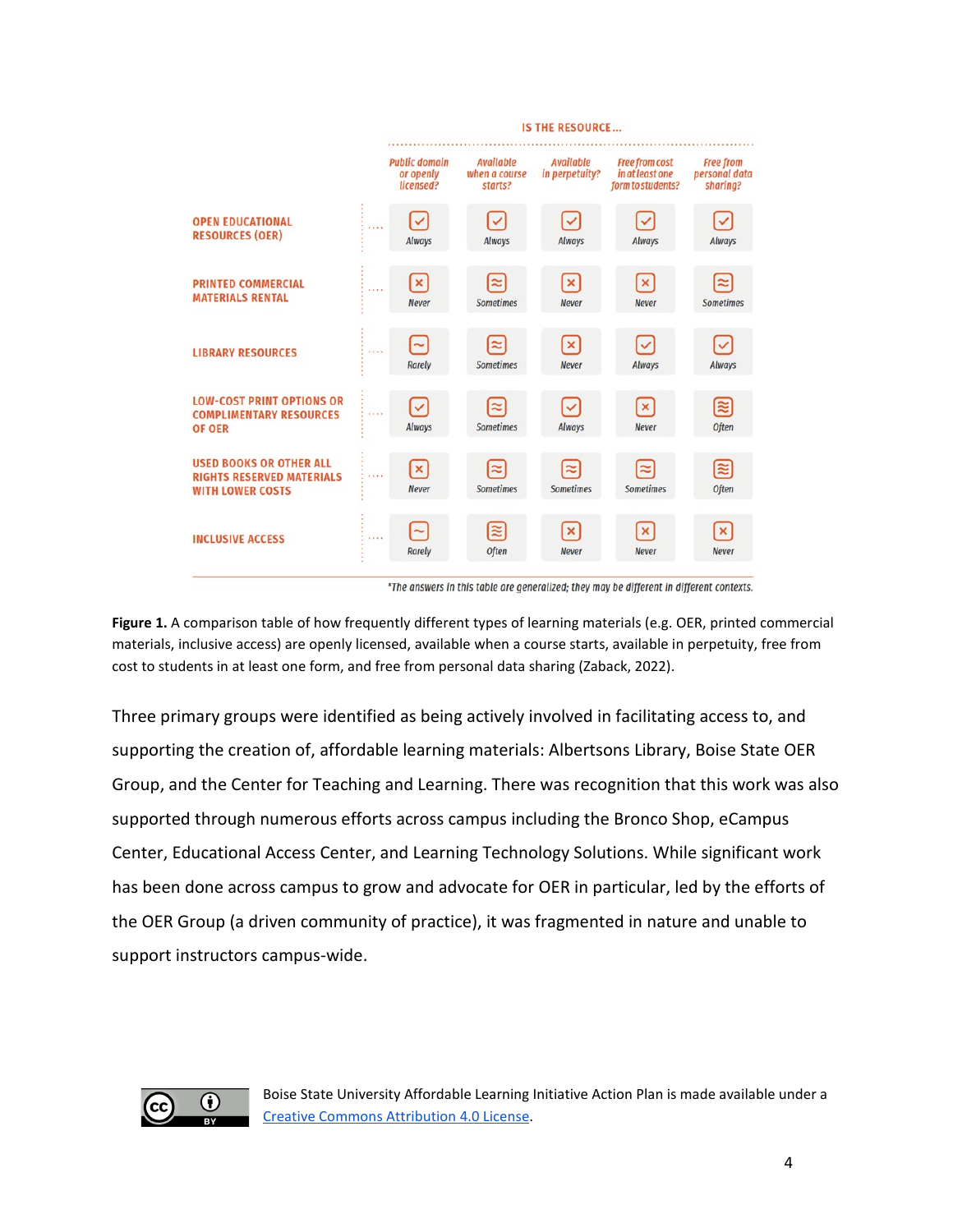A central challenge in understanding the extent to which faculty have adopted affordable learning materials is the fact there is a significant deficit of harvested, detailed data at Boise State University around this subject. The OER Group shared that they have often discussed methods for collecting such information on a large scale, but the task was outside the scope of an informal group. The campus bookstore has an option to designate OER as a course material when faculty fill out course material requirements for their courses, but this data is not comprehensive and messaging does not provide a definition of OER to instructors which may lessen self-identification. The library attempts to collect information about library-licensed material usage in the classroom when items are ordered, but this data is piecemeal in nature. Finally, both the OER Group and the eCampus Center have offered grant opportunities in the past to encourage the adoption, adaptation, or creation of OER by instructors of online programs. Data based around these grant programs is available, but does not capture courses or instructors working outside of eCampus Center supported programs, thus representing an incomplete picture of the campus landscape.

Using the information gathered from the environmental scan, the LMAA Task Force collaboratively prioritized four primary categories to focus their efforts: accessibility, assessment, course marking, and OER. LMAA aligned existing efforts that connected directly to these categories as well as identified areas for growth at Boise State. This phase of our process was crucial to having an accurate picture of current services, staffing, and potential gaps to address in order to support affordable learning.

## **Action Items**

After the environmental scan phase the LMAA Task Force was able to identify four primary action items. These action items reflect what is possible without significant additional monetary or workforce investment. They outline methods for a collaborative, across-campus approach to support instructors in learning about and adopting affordable learning materials at the

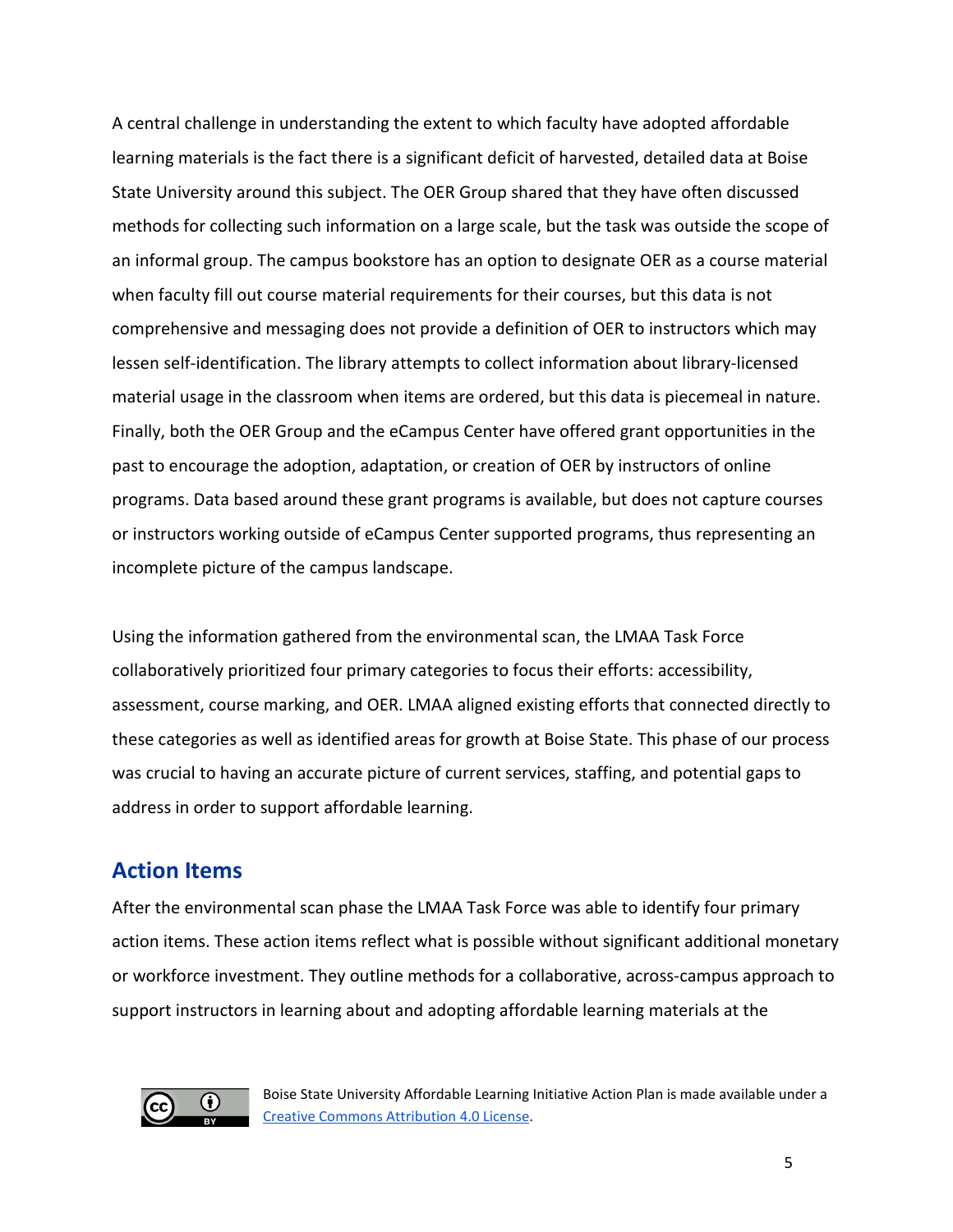instructors' own pace, and propose opportunities to collect data around affordable learning to track and assess progress.

## *Action Item 1 - Establish and Promote Affordable Learning Services*

This action item seeks to align existing services (see Appendix A: Current Affordable Learning Services) with Boise State's Affordable Learning Initiative. The goal is to develop a framework for instructors to be able to easily access services that support affordable learning.

This goal will be achieved through development of a web presence that directs instructors to the services that support affordable learning at Boise State. This website will act as a single access point to provide clarity for instructors to know what support is available within the scope of affordable learning. Content will include information for training, tools, points of contact, etc. This approach will help units where these services live ensure timely communication of resources to instructors, and support necessary referrals to other units on campus. The website will also serve as a platform to share select assessment outcomes of Boise State's Affordable Learning Initiative.

| <b>Estimated timeline</b>                                                                                                                      | <b>Partners</b>                                                                                                                                                                                                          | <b>Additional Partners</b>                                         |
|------------------------------------------------------------------------------------------------------------------------------------------------|--------------------------------------------------------------------------------------------------------------------------------------------------------------------------------------------------------------------------|--------------------------------------------------------------------|
| Initial Website Development<br>3-6 months<br>Website Maintenance (e.g.<br>responding to user<br>experience, adding new<br>services)<br>Ongoing | Albertsons Library, Bronco<br>Shop, Center for Teaching<br>and Learning, eCampus<br><b>Center, Educational Access</b><br>Center, Learning Technology<br>Solutions, Office of the<br>Registrar, University<br>Foundations | Office of Information<br>Technology, IT Accessibility<br>Committee |

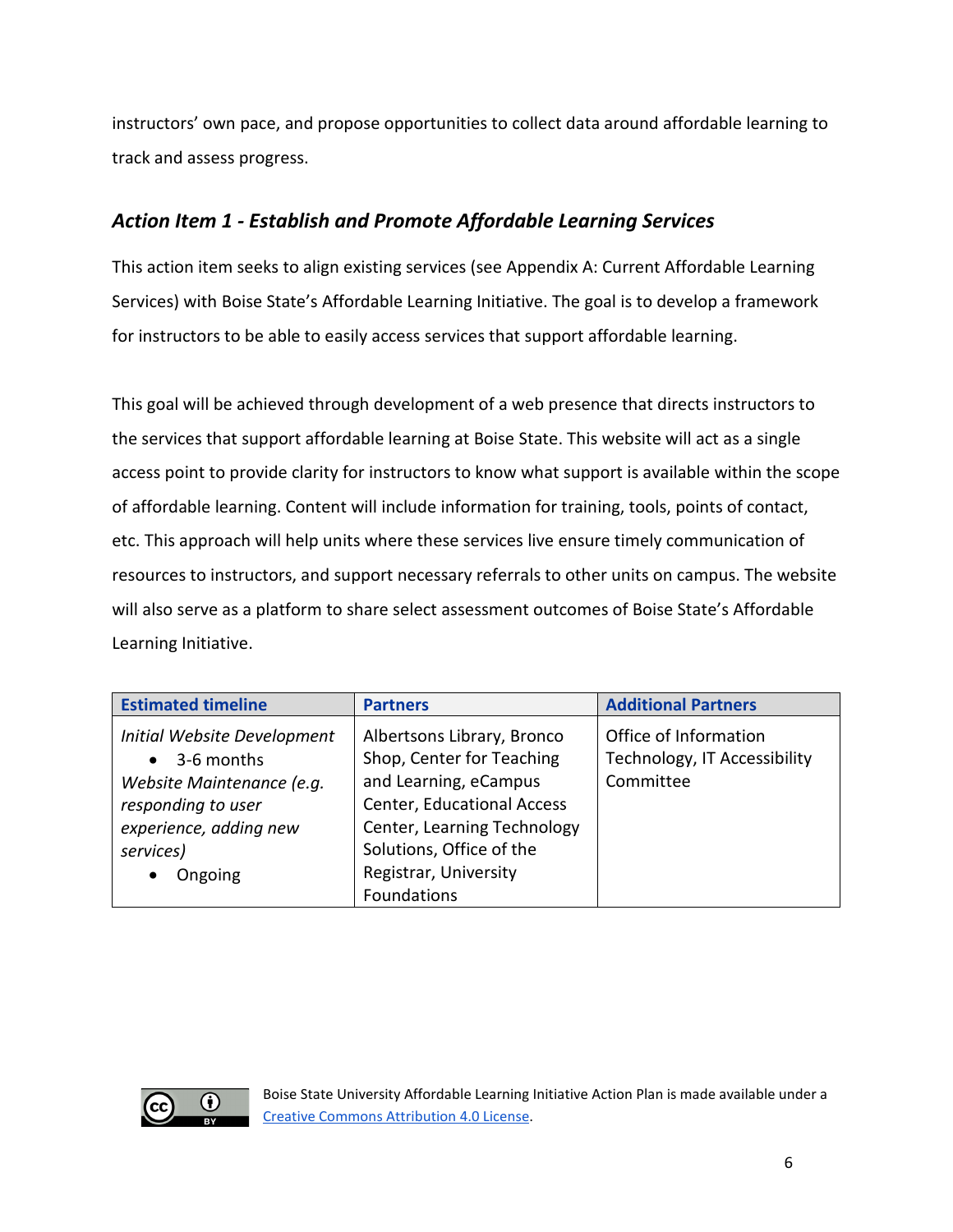**Assessment Strategies**

*(See Appendix B: Sample Assessment Strategies)*

#### *Website*

- Analyze the environmental scan data from LMAA as a framework for creating this one access point for affordable learning.
- Utilize universit[y web analytics](https://www.boisestate.edu/webguide/quality/web-analytics/) to track usage data, trends, popular pages, etc.
- Survey of affordable learning partners to evaluate improvement in communication of resources, ease of referrals to other services, and suggested additions.

#### **Policy III.U.**

Action Item 1 addresses portions of the following elements of Policy III.U.:

- Resources and support to help faculty ensure all instructional materials are relevant and accessible for all students, especially students who require learning accommodations or additional modes of delivery (e.g. a print version of a digital textbook, internet access, etc.).
- Policies and/or strategies that minimize the cost of instructional materials for students while maintaining the quality of education, the academic freedom and responsibility of faculty and students, and the recognition that the average cost of instructional materials is higher in certain disciplines, and some disciplines require higher cost materials which are used over multiple terms or throughout an entire program.

#### **Blueprint for Success**

Action Item 1 connects to the following goals and strategies of Boise State's Strategic Plan:

- Goal 1 Improve Educational Access and Student Success We can enhance the comprehensive student experience with a focus on student success and post-graduate outcomes.
	- $\circ$  Strategy 3 Expand educational access for all Idahoans through improved outreach, communication, financial aid, philanthropy, online resources and education.
	- $\circ$  Strategy 4 Cultivate a commitment to high-quality, new and innovative learning experiences in all courses, curricula and co-curricula.

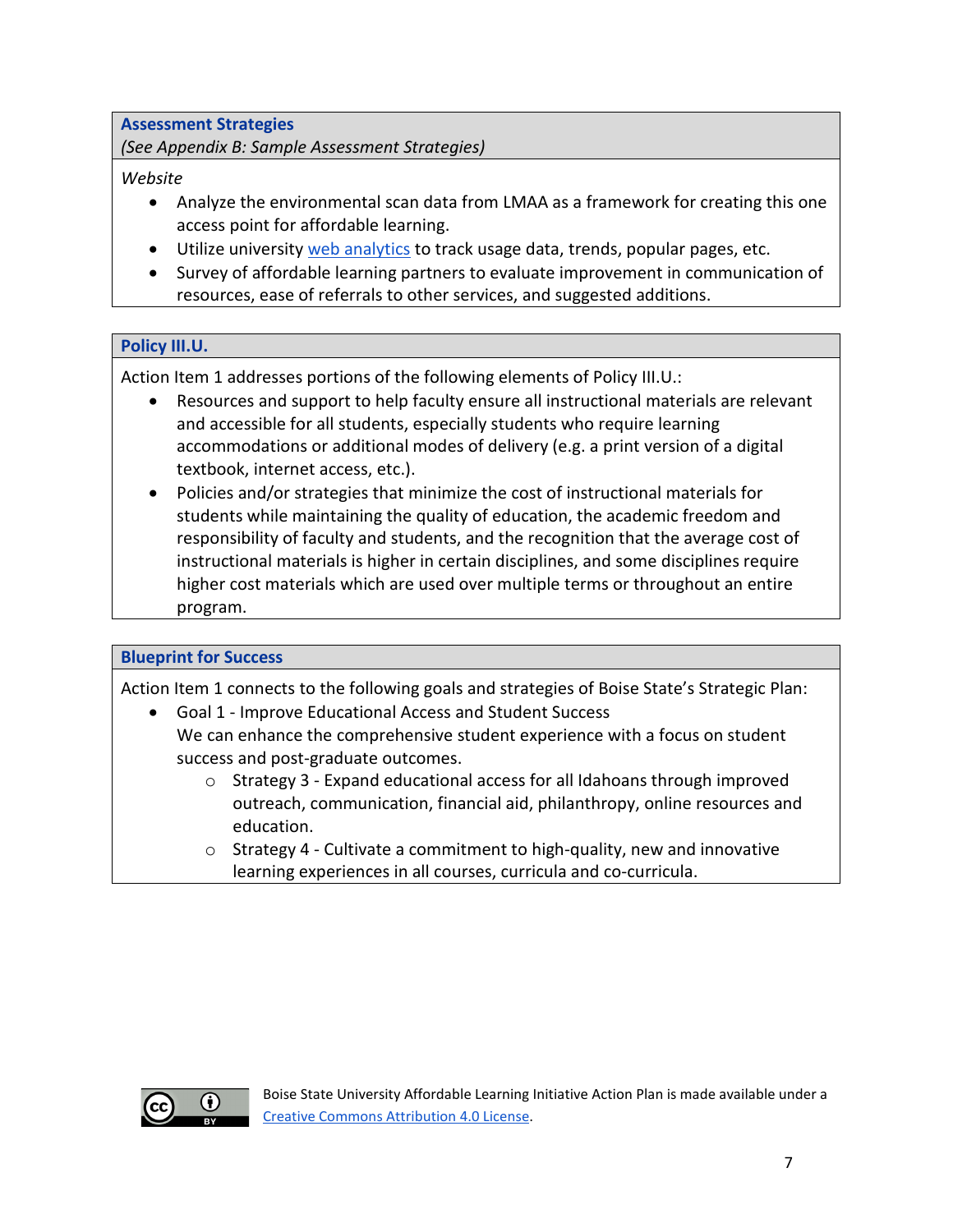## *Action Item 2 - Appoint an Affordable Learning Committee*

In order to maintain momentum on the work the LMAA Task Force has begun, form a campuslevel Affordable Learning Committee under the guidance of the Provost's office. This committee will act as a mechanism to gather together key stakeholders including student, faculty, instructor, and staff representation. The committee's charge should consider responsibilities for implementation of Boise State's Affordable Learning Initiative such as:

- Compile the annual report on the implementation and outcomes of the affordable learning work for submission to the SBOE.
- Continue to evaluate existing course schedules and course material adoption workflows and platforms to develop a process for course marking for both zero and very low-cost courses.
- Determine essential data to collect in the course marking processes to allow for ongoing assessment of the impact of the Affordable Learning Initiative on teaching and learning at Boise State.
- Make recommendations to university administration for new policies and incentive structures tied to the Affordable Learning Initiative. Maintain an awareness of how policies and incentive structures support diverse instructor types (e.g. tenure track faculty and tenured faculty, lecturers, adjunct instructors, clinical faculty).
- Provide input on whether new programs fall within the scope of Affordable Learning at Boise State.
- Facilitate conversations for how faculty may view their OER efforts in tenure and promotion processes as part of their workload assignments per [Policy 4.1.4.](https://www.boisestate.edu/policy/academic-affairs-faculty-administration/policy-title-faculty-promotion-guidelines/) See Appendix C: OER in Tenure and Promotion Resources for examples.

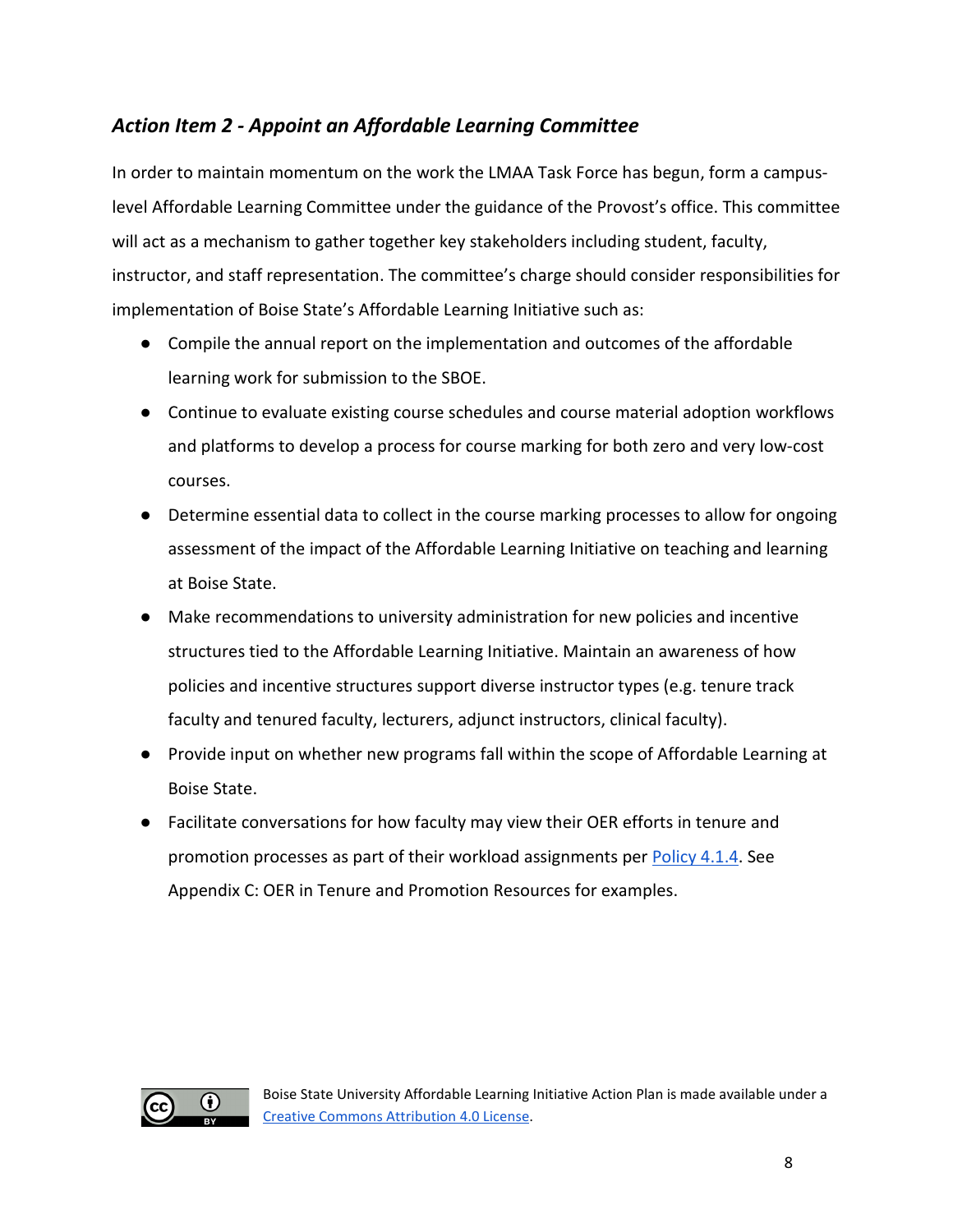| <b>Estimated timeline</b>                                                                                                                                                                                                                       | <b>Partners</b>                                                                                                                           | <b>Additional Partners</b>                                                                                          |
|-------------------------------------------------------------------------------------------------------------------------------------------------------------------------------------------------------------------------------------------------|-------------------------------------------------------------------------------------------------------------------------------------------|---------------------------------------------------------------------------------------------------------------------|
| *Note this is a sequential timeline.<br>Forming a Committee<br>3-6 months<br>Determine Essential Data to Collect<br>$\bullet$ 3-6 months<br><b>Course Marking</b><br>3-6 months for continued<br>$\bullet$<br>research<br>9-12 months for trial | Albertsons Library,<br>Bronco Shop, Center for<br>Teaching and Learning,<br>Faculty Senate, Office of<br>the Registrar, Student<br>Senate | eCampus Center,<br><b>Educational Access Center,</b><br>Learning Technology<br>Solutions, University<br>Foundations |
| implementation<br>Policy / Incentive Structure<br><b>Recommendations</b><br>Ongoing<br><b>Annual Report</b><br>Prepare annually each<br>$\bullet$<br>spring semester                                                                            |                                                                                                                                           |                                                                                                                     |

#### **Assessment Strategies**

*(See Appendix B: Sample Assessment Strategies)*

*Annual Report*

- Analysis of overall data from campus stakeholders in affordable learning, including statistics form from Action Item 3 assessment.
- Benchmark progress in each part of the action plan and make adjustments for future iterations as needed.

#### *Course Marking*

- As early iterations of course marking occur, maintain documentation on lessons learned to ensure knowledge management for the future.
- In coordination with the registrar's office, capture the actual number of sections that reside within the zero to very low-cost range over time as well as the enrollment data for those sections.
- In coordination with Bronco Shop and Library, capture data on learning material types that fall within the scope of affordable learning.

#### *Incentive Structures*

• Survey partners (e.g. Center for Teaching and Learning) to capture both qualitative perspective of incentive structures as well as quantitative data regarding number of instructors supported, queries for specific types of incentive opportunities, etc.

*Committee Scope & Progress*

• Conduct a pre/post survey of committee members each academic year.

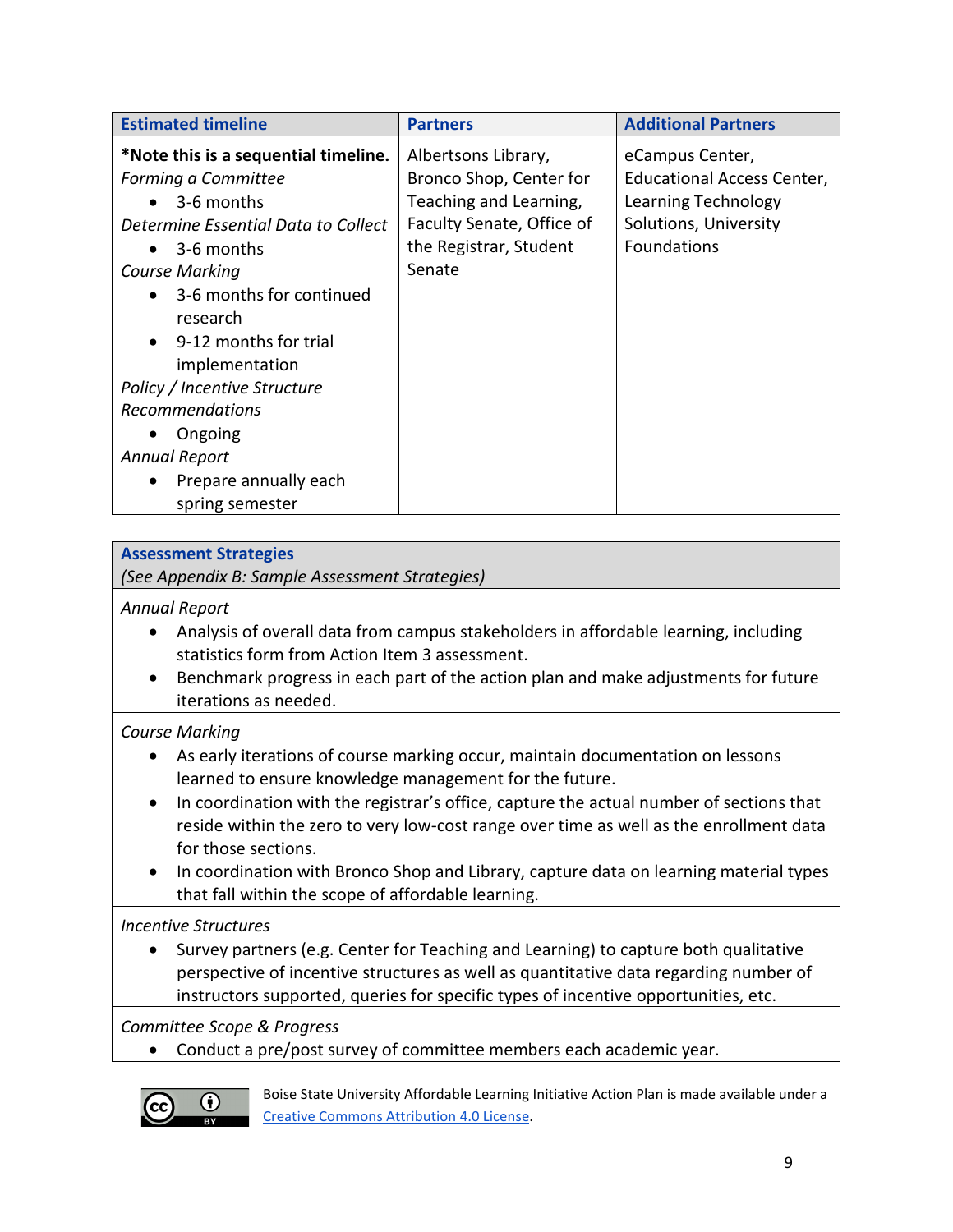Action Item 2 addresses portions of the following elements of Policy III.U.:

- Policies and/or strategies that minimize the cost of instructional materials for students while maintaining the quality of education, the academic freedom and responsibility of faculty and students, and the recognition that the average cost of instructional materials is higher in certain disciplines, and some disciplines require higher cost materials which are used over multiple terms or throughout an entire program.
- Programs, incentive structures, or other strategies to encourage and support faculty to publicly share OER developed for their own courses.
- Course marking processes at the time of course schedule releases that indicate the cost of instructional materials in course sections that are reliably zero cost of very low cost, as defined in this policy.
- Course marking processes at the time of course schedule releases that indicate course sections that reliably require the purchase of, including an automatic charge for, any access codes for instructional materials.
- Strategies with measurable goals for improving and using readily available and relevant OER or other very low cost instructional materials in common indexed courses as articulated in Board Policy III.N.6.b, including dual credit courses.
- Inclusion of efforts to increase access and affordability of instructional materials as part of tenure and promotion processes.

#### **Blueprint for Success**

**Policy III.U.**

Action Item 2 connects to the following goals and strategies of Boise State's Strategic Plan:

• Goal 4 - Foster Thriving Community

We will promote and advance a fair, equitable and accessible environment to enable all members of the campus community to make a living, make a life and make a difference.

- $\circ$  Strategy 2 Create a comprehensive, whole-employee experience that aligns university resources and is designed to enhance employee well-being and career growth at the university.
- $\circ$  Strategy 3 Create a transparent, centralized business operations model that responsibly uses university resources, supports collaboration, and promotes consistency across individual campus units.

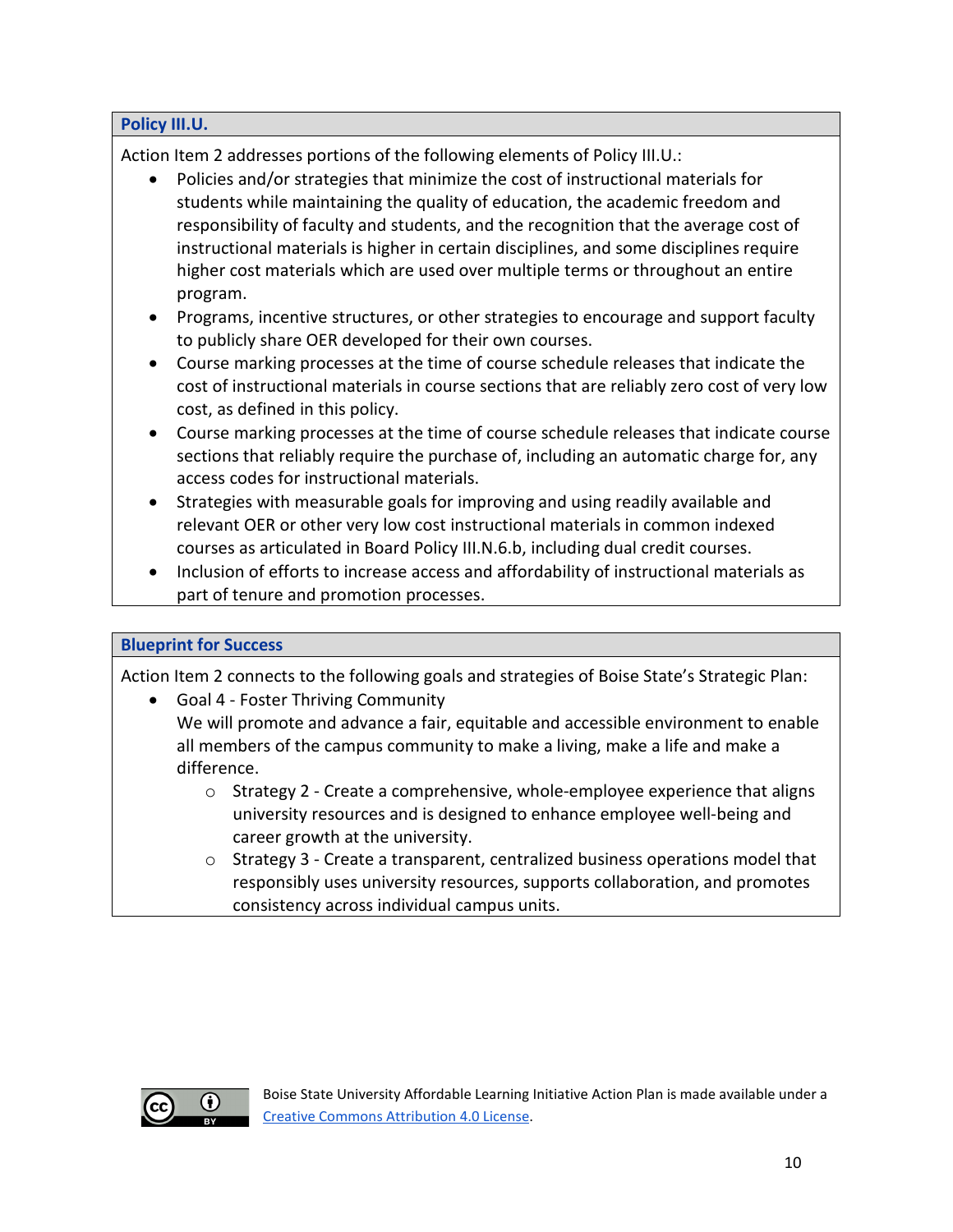## *Action Item 3 - Design and Implement Training*

Center for Teaching and Learning, Albertsons Library, and Educational Access Center to collaboratively assess existing training structures such as New Faculty Orientation, Ten for Teaching, Faculty Learning Communities, etc. and identify opportunities to integrate, scaffold, and amplify training focused around accessibility of course materials, open educational resources, and copyright considerations. These groups will also work to create mechanisms for instructors to share about their affordable learning efforts. In addition, these groups will revise and build upon existing workshop materials, as well as consider new possibilities such as an OER Certification. Utilize the website from Action Item 1 as a single access point to these training opportunities.

This action item will build upon existing educational infrastructure at Boise State and provide equitable professional development opportunities for instructors throughout their career at the university.

| <b>Estimated timeline</b>                                                                                                                                | <b>Partners</b>                                                                              | <b>Additional Partners</b>                                                                           |
|----------------------------------------------------------------------------------------------------------------------------------------------------------|----------------------------------------------------------------------------------------------|------------------------------------------------------------------------------------------------------|
| <b>Assess Existing Training</b><br>3-4 months<br><b>Outline Gaps</b><br>4-9 months<br>Develop Modules, Curriculum,<br>etc. to Address Gaps<br>4-6 months | Albertsons Library, Center<br>for Teaching and Learning,<br><b>Educational Access Center</b> | eCampus Center, IT<br>Accessibility Committee,<br><b>Learning Technology</b><br>Solutions, OER Group |

#### **Assessment Strategies**

*(See Appendix B: Sample Assessment Strategies)*

*Pre-Training Development*

- Conduct a campus-wide survey to all instructors tailored toward barriers to OER use to learn what training would be most useful.
- Partner with the IT Accessibility Committee to determine where they have identified gaps.

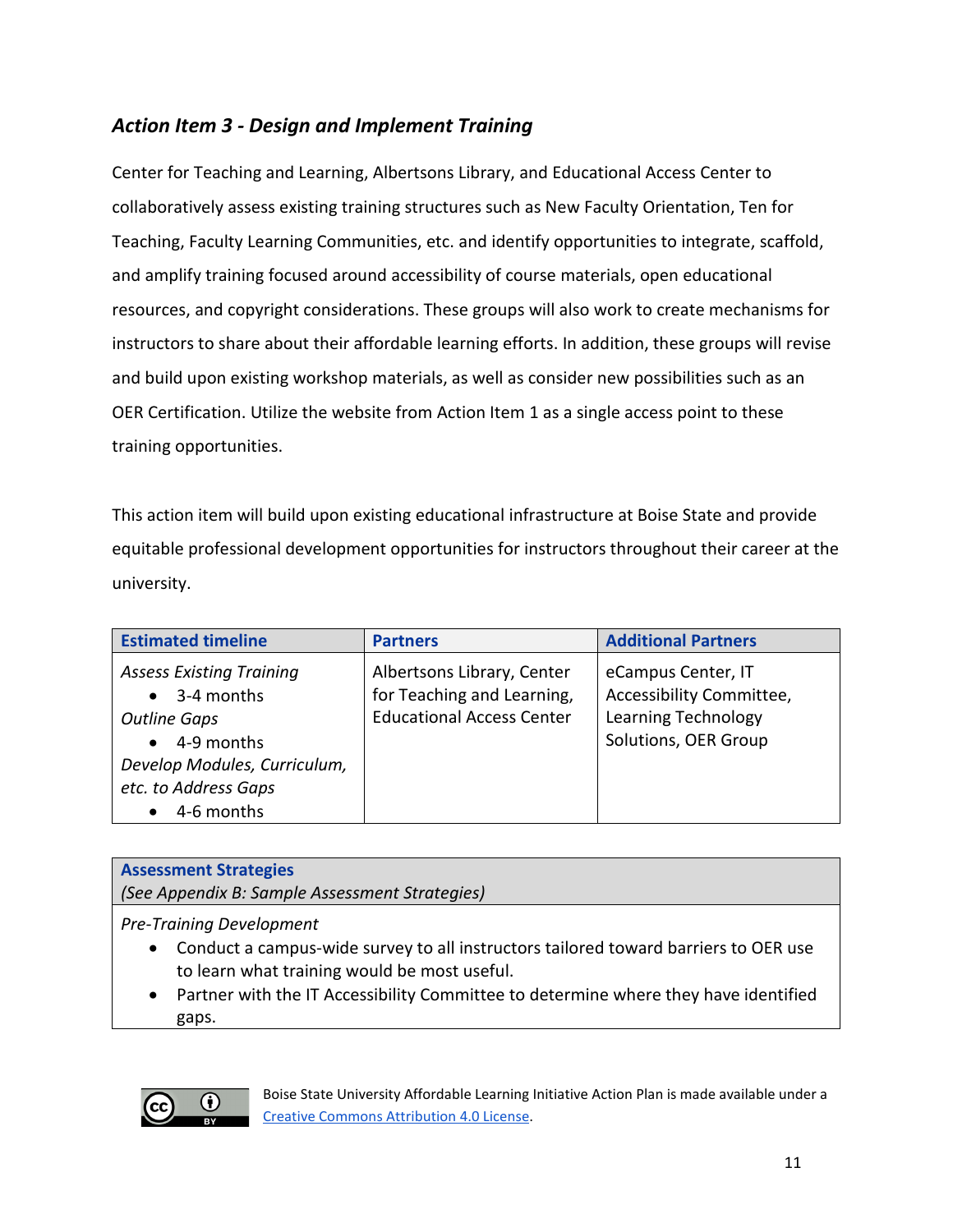*Training Implementation*

- Track the number of attendees completing training opportunities.
- Align attendees with colleges in order to identify trends for future targeted outreach.
- Track the role of attendees within the university in order to determine if the training supports diverse instructor audiences.

#### *User Experience*

- Design a brief pre/post assessment for attendees when they attend training.
- Follow-up via email with attendees the following semester to see how they may be implementing what they learned.

#### *Targeted Outreach*

- Identify units across campus whose instructors may not be aware of these trainings and directly promote opportunities to these units, including instructors of common indexed courses.
- Work with the IT Accessibility Committee to learn about effectiveness of accessibility policies and additional messaging to incorporate.
- Determine effectiveness through enrollment data and course materials utilized.

#### **Policy III.U.**

Action Item 3 addresses portions of the following elements of Policy III.U.:

- Professional development opportunities for faculty and staff related to the discovery, adoption, and use of OER and other affordable instructional materials.
- Strategies to support faculty adoption, adaption, and/or use of OER and other affordable instructional materials.
- Programs, incentive structures, or other strategies to encourage and support faculty to publicly share OER developed for their own courses.
- Strategies with measurable goals for improving and using readily available and relevant OER or other very low cost instructional materials in common indexed courses as articulated in Board Policy III.N.6.b, including dual credit courses.

#### **Blueprint for Success**

Action Item 3 connects to the following goals and strategies of Boise State's Strategic Plan:

- Goal 1 Improve Educational Access and Student Success We can enhance the comprehensive student experience with a focus on student success and post-graduate outcomes.
	- o Strategy 4 Cultivate a commitment to high-quality, new and innovative learning experiences in all courses, curricula and co-curricula.
- Goal 2 Innovation for Institutional Impact

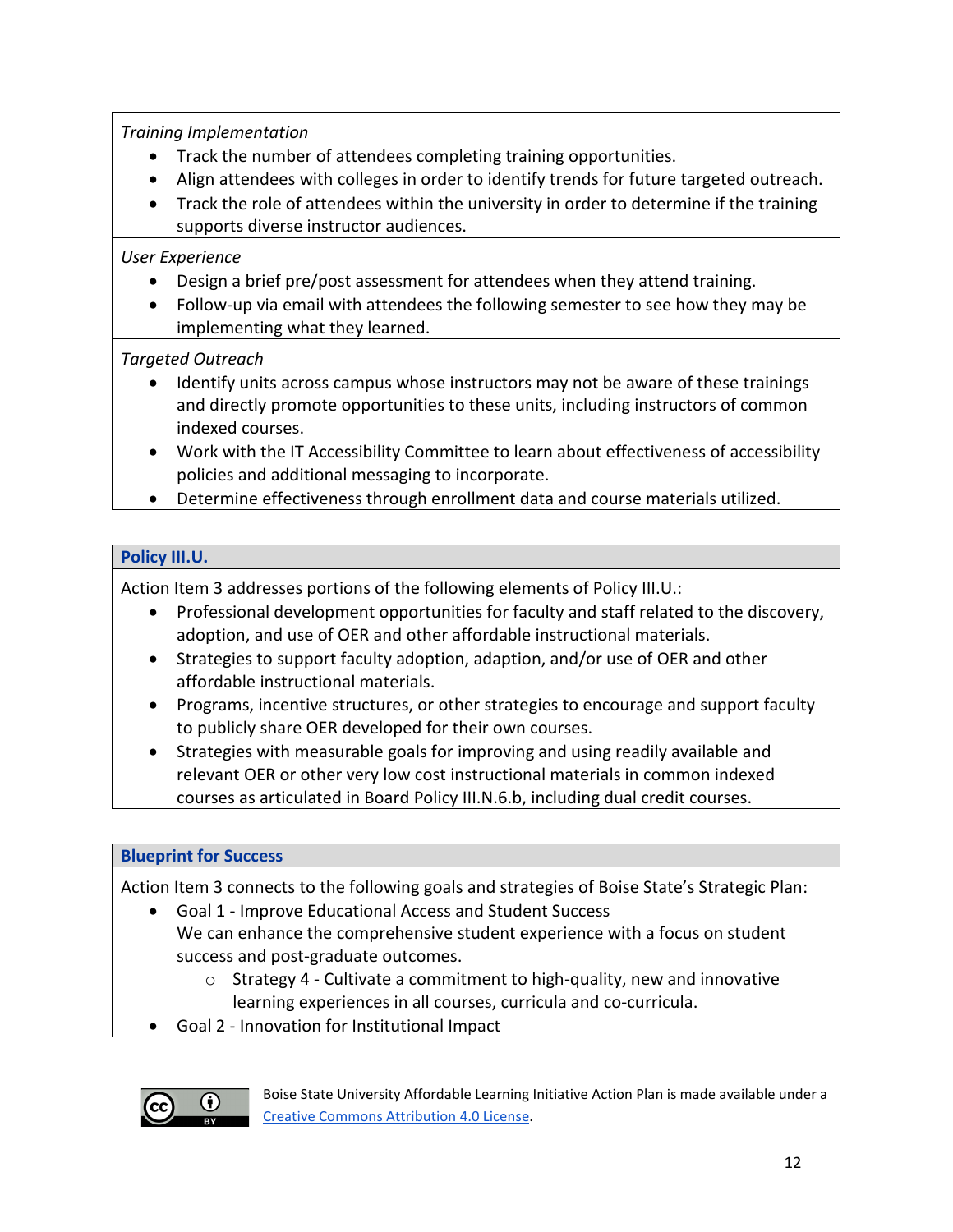We will expand and implement leading-edge innovations to provide access to integrated high-quality teaching, service, research and creative activities.

o Strategy 2 - Build scalable university structures and align philanthropic and strategic investments that support innovation.

• Goal 4 - Foster Thriving Community We will promote and advance a fair, equitable and accessible environment to enable all members of the campus community to make a living, make a life and make a difference.

 $\circ$  Strategy 2 - Create a comprehensive, whole-employee experience that aligns university resources and is designed to enhance employee well-being and career growth at the university.

## *Action Item 4 - Communication and Promotion*

This action item ties to Action Items 1-3 with the goal of clearly communicating university services to support affordable learning and accessibility of course materials. Regular updates to instructors about opportunities to learn about existing services and new opportunities to engage with affordable learning at Boise State will be crucial to building a campus culture around these efforts. Part of this work is to address existing messaging channels that align with the scope of affordable learning at Boise State (e.g. course materials adoption process via Bronco Shop).

This action item relies on Action Item 1 to achieve a cohesive user experience through one primary access point to both information about and materials to support affordable learning. Action Item 4 also has a goal of promoting courses that fall into the zero-cost and low-cost categories as defined by SBOE to the student body. Over time, this action item connects to sharing and promoting the outcomes and impacts of the Affordable Learning Initiative to campus and beyond.

| <b>Estimated timeline</b> | <b>Partners</b>                                                                                           | <b>Additional Resources &amp; Partners</b>                          |
|---------------------------|-----------------------------------------------------------------------------------------------------------|---------------------------------------------------------------------|
| Ongoing                   | Affordable Learning<br>Committee, Albertsons Library,<br>Bronco Shop, Center for<br>Teaching and Learning | Campus Update, OER Group, Office<br>of Communications and Marketing |

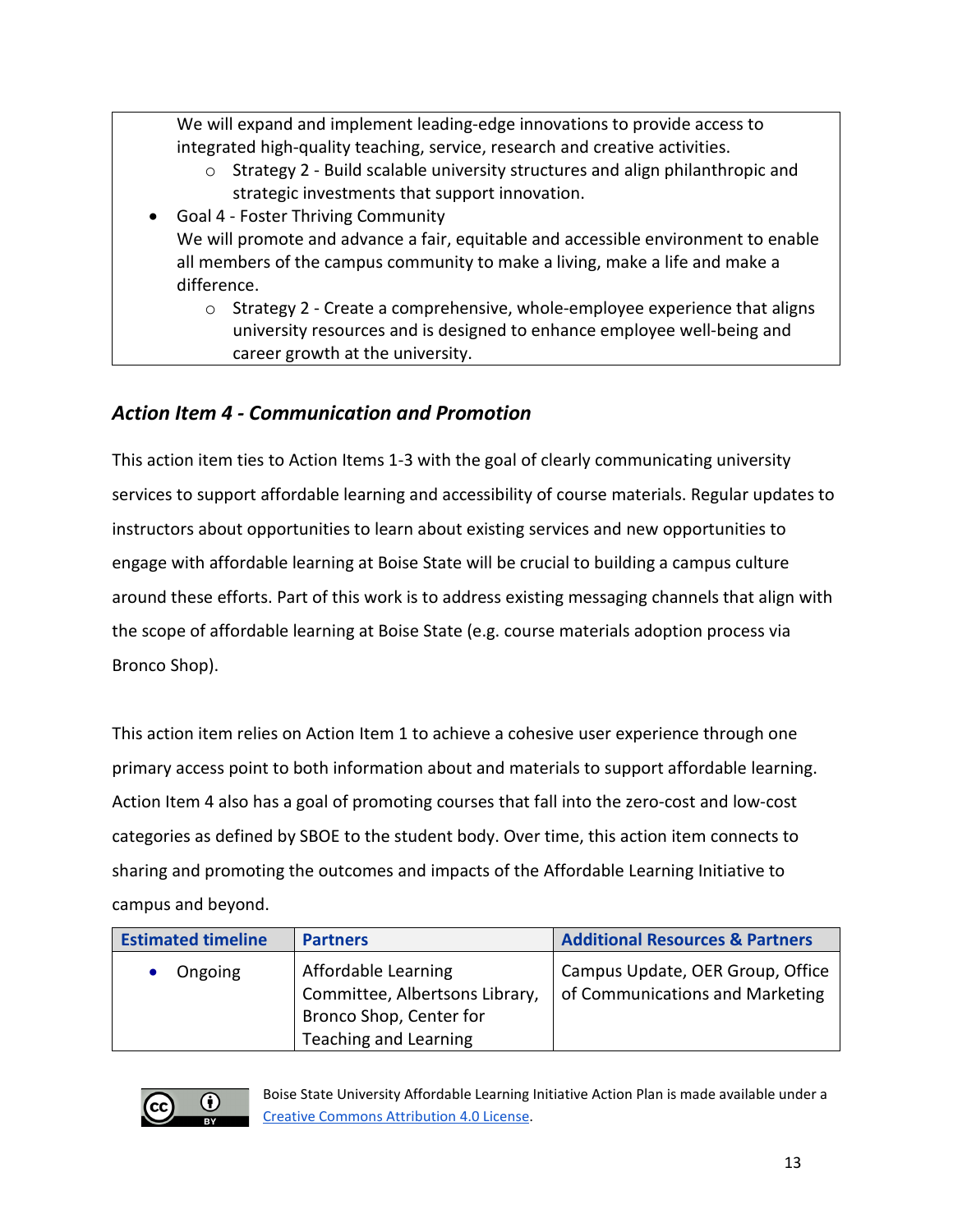**Assessment Strategies**

*(See Appendix B: Sample Assessment Strategies)*

*Faculty Inquiries*

• Develop a single statistics form for Affordable Learning. Train groups that instructors regularly contact for help (e.g. eCampus, Albertsons Library, Bronco Shop) on using the statistics form. Coordinate with the Affordable Learning Committee on this task.

*Marketing Campaigns*

• Social media engagement (e.g. likes, shares, etc.).

*Communication Effectiveness*

- Design a brief "how are we doing" survey intended to gauge user confidence that can be embedded into the website and marketing emails as needed.
- Lead focus groups with instructors to understand the user experience and where they are encountering institutional barriers.

#### **Policy III.U.**

Action Item 4 addresses portions of the following elements of Policy III.U.:

- Resources and support to help faculty ensure all instructional materials are relevant and accessible for all students, especially those who require learning accommodations or additional modes of delivery (e.g. a print version of a digital textbook, internet access, etc.).
- Policies and/or strategies that minimize the cost of instructional materials for students while maintaining the quality of education, the academic freedom and responsibility of faculty and students, and the recognition that the average cost of instructional materials is higher in certain disciplines, and some disciplines require higher cost materials which are used over multiple terms or throughout an entire program.
- Professional development opportunities for faculty and staff related to the discovery, adoption, and use of OER and other affordable instructional materials.
- Strategies to support faculty adoption, adaption, and/or use of OER and other affordable instructional materials.
- Programs, incentive structures, or other strategies to encourage and support faculty to publicly share OER developed for their own courses.

#### **Blueprint for Success**

Action Item 4 connects to the following goals and strategies of Boise State's Strategic Plan:

• Goal 1 - Improve Educational Access and Student Success

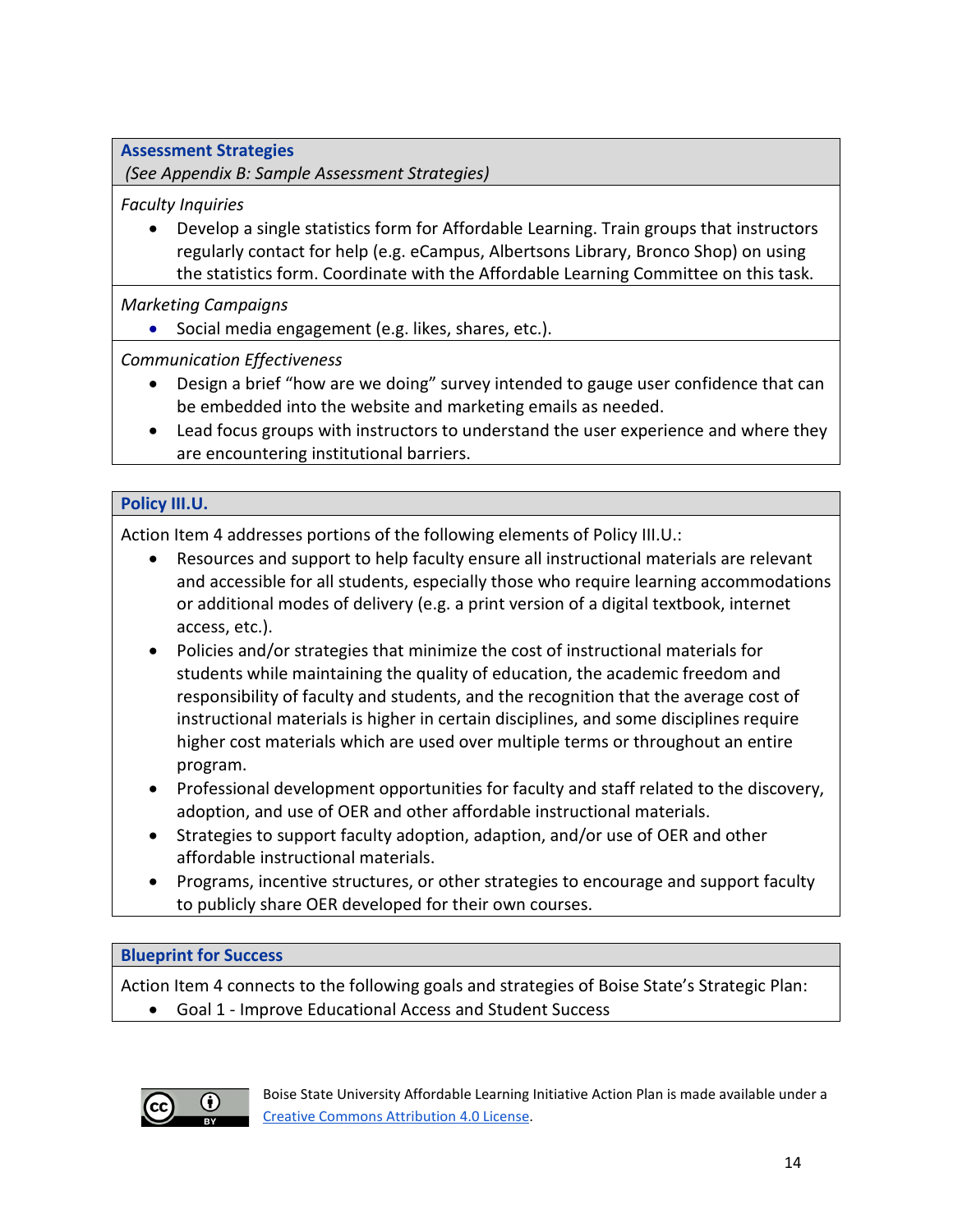We can enhance the comprehensive student experience with a focus on student success and post-graduate outcomes.

- o Strategy 3 Expand educational access for all Idahoans through improved outreach, communication, financial aid, philanthropy, online resources and education.
- o Strategy 4 Cultivate a commitment to high-quality, new and innovative learning experiences in all courses, curricula and co-curricula.
- Goal 2 Foster Thriving Community We will promote and advance a fair, equitable and accessible environment to enable all members of the campus community to make a living, make a life and make a difference.
	- o Strategy 3 Create a transparent, centralized business operations model that responsibly uses university resources, supports collaboration, and promotes consistency across individual campus units.

These action items have the potential, over time, to support student success and lifelong learning by providing alternative options to traditional textbooks. Boise State has a diverse student population, with over 21% of our undergraduates over the age of 25 (Boise State, 2020). A U.S. PIRG update tied to student basic needs during the Covid-19 pandemic found that access to course materials from traditional publishers and ed tech companies "pose numerous problems for students, such as their lack of instructor flexibility, reliance on a strong wifi connection, and student data privacy" (2020). Supporting affordable learning means supporting students. The LMAA Task Force recognizes that for these Action Items to be successful longterm, we need to empower the Boise State community to engage with affordable learning and associated services consistently across campus, and provide stewardship for the implementation of this action plan.

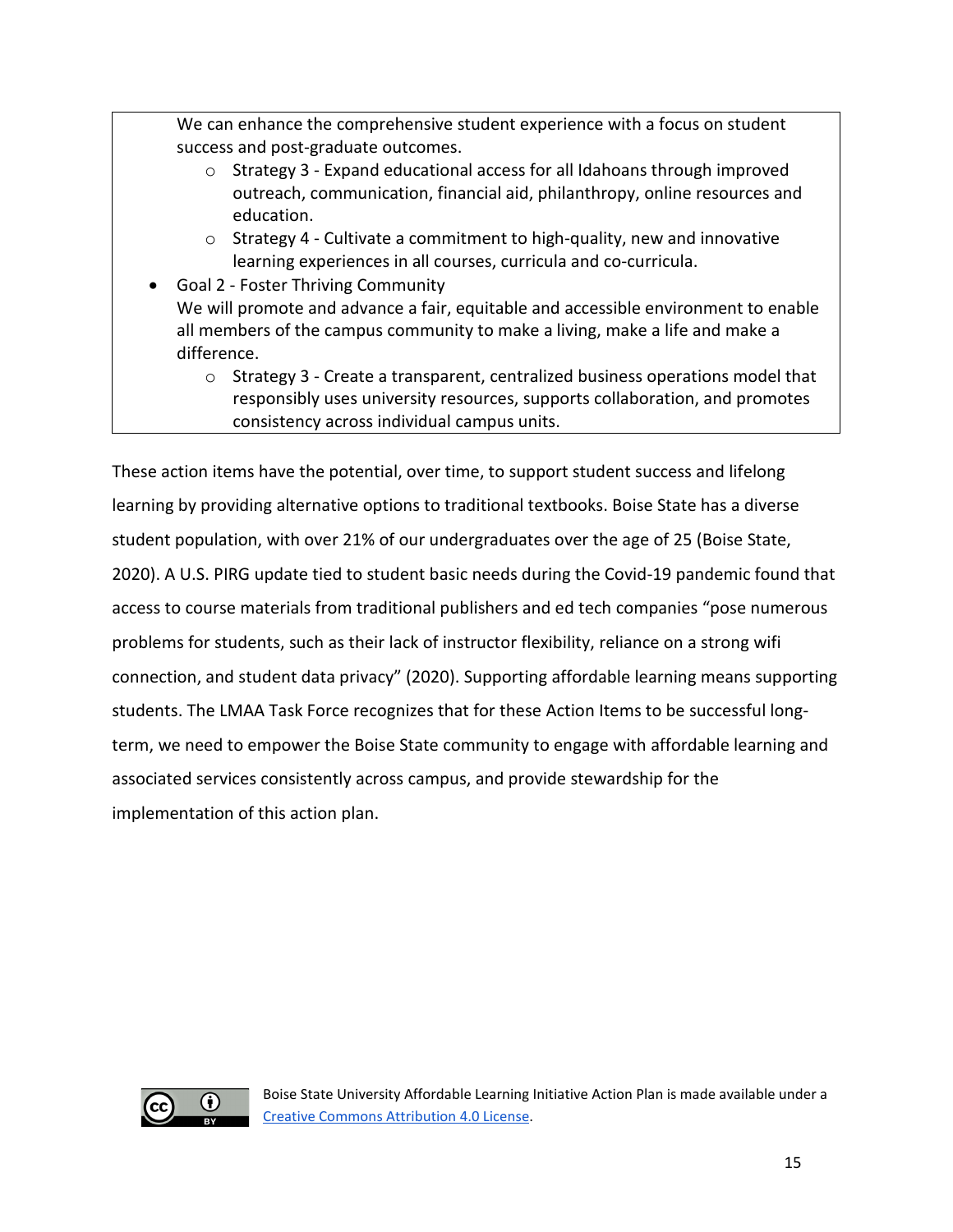Submitted on May 16th, 2022 by Boise State University's [Learning Materials Access and](https://www.boisestate.edu/library/about-the-library/learning-materials-access-and-affordability-task-force/)  [Affordability Task Force:](https://www.boisestate.edu/library/about-the-library/learning-materials-access-and-affordability-task-force/)

- Shannon Smith, Open Educational Resources Librarian, Albertsons Library (chair)
- Mary Aagard, Head of Acquisitions and Collections, Albertsons Library
- Michelle Armstrong, Interim Dean, Albertsons Library
- Dr. Zeynep Hansen, Vice Provost of Academic Planning,
- Dr. Sherena Huntsman, Assistant Professor, English Department
- Michal Jarolimek, Associate Director, Bronco Shop
- Graf Kirk, Vice President of Academic Affairs, Associated Students of Boise State University
- Dr. Leif Nelson, Director, Learning Technology Solutions
- Mandy Nelson, Registrar
- Dr. Karen Nicholas, Assistant Professor, Management Department
- Dr. Candyce Reynolds, Director, University Foundations
- Dr. Daniel Sanford, Director, Center for Teaching and Learning
- Elisabeth Shook, Head of Scholarly Communications and Data Management, Albertsons Library
- Wendy Turner, Director, Educational Access Center
- Amy Vecchione, Assistant Director, eCampus Research and Innovation

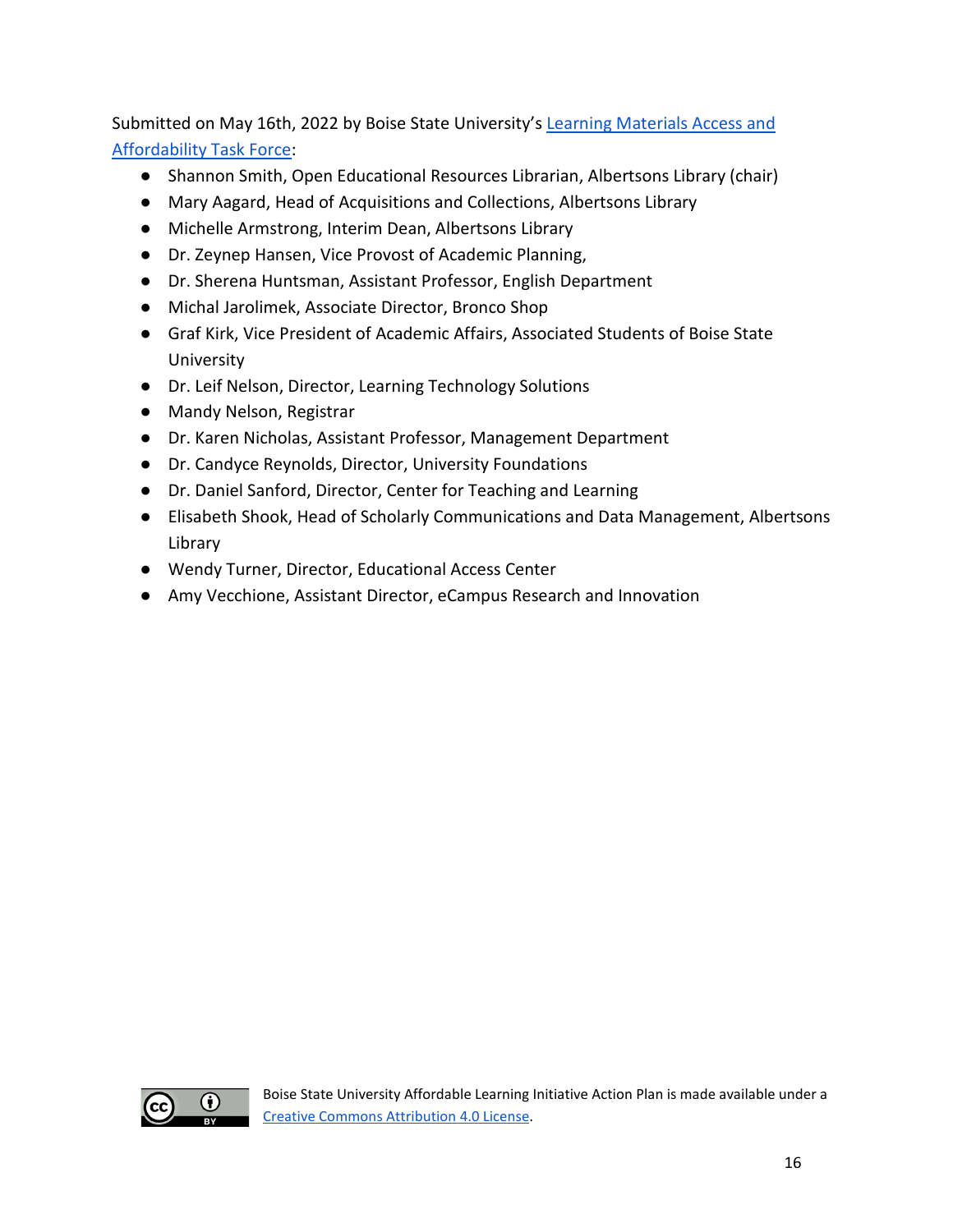## **Acknowledgements**

The Learning Materials Access and Affordability Task Force extends their thanks to the following individuals and groups for their contributions to this plan:

#### *Individuals*

- Mark Damm, Associate Registrar for Systems, Curriculum, and Catalog
- Dr. Pete Koetsier, President, Boise State University Faculty Senate
- Amy Mayton, Coordinator of Scheduling, Office of the Registrar
- Dr. Susan Shadle, Vice Provost for Undergraduate Studies
- Dr. Anders Tobiason, Multimedia Development and User Experience Librarian, Albertsons Library

#### *Groups*

- Associated Students of Boise State University
	- Executive Council: Kenneth Huston, ASBSU President; Sarah Smith, ASBSU Vice President; Amaia Gurricabeitia, Administrative Director; Graf Kirk, Associate Vice President of Academic Affairs; Grace Burgert, Associate Vice President of Inclusive Excellence; Kayla Magana, Associate Vice President of Student Organizational Affairs; Taite Griffin, Ethics Officer; Samantha Muvihill, Government Relations Officer; Eric Kline, Communications Officer.
- Boise State University Deans Group
- Boise State University [Faculty Senate](https://www.boisestate.edu/academics-facultysenate/senators/)
- Open Educational Resources Group

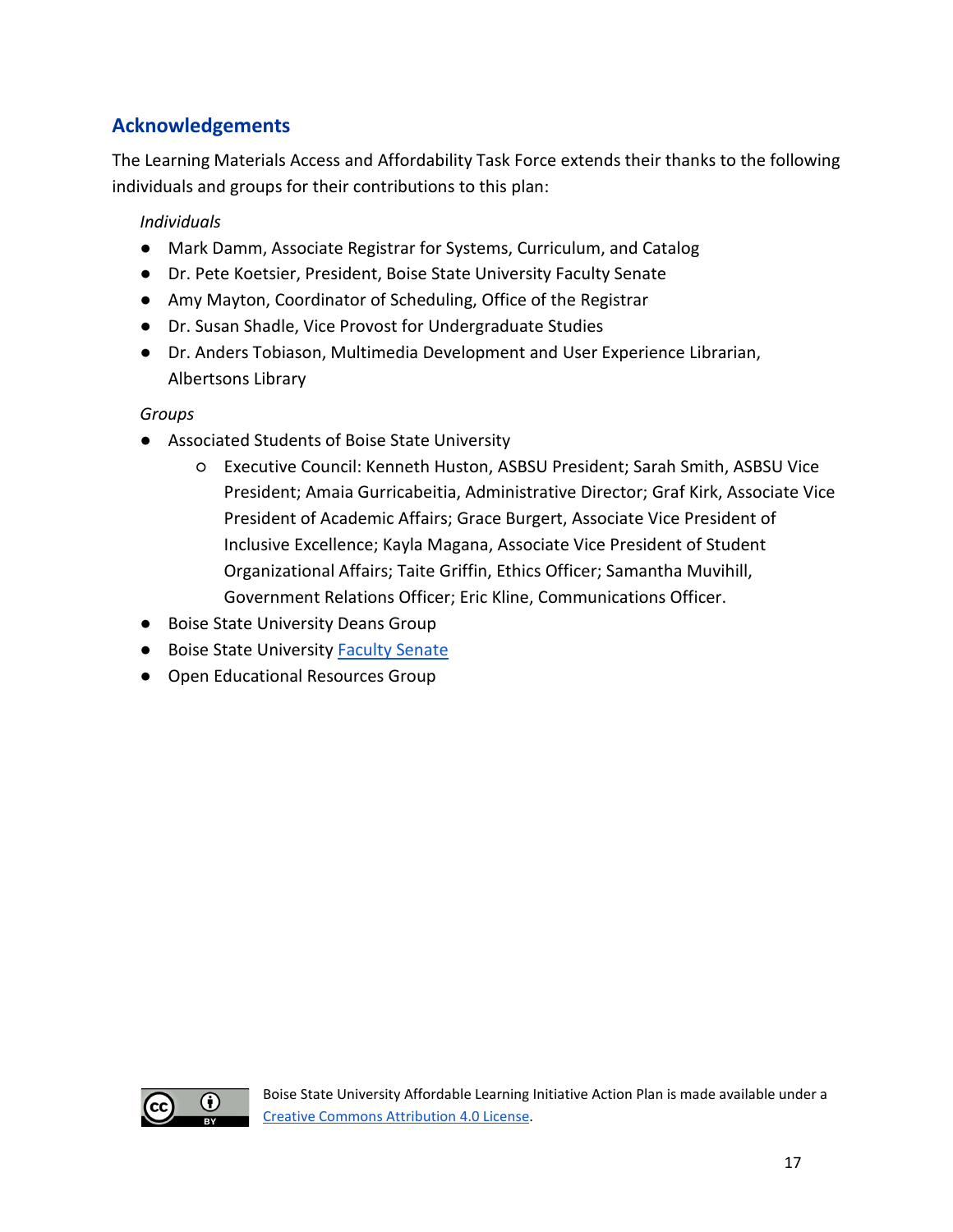### **References**

Boise State University. (2020). *About Boise State Facts and Figures*. <https://www.boisestate.edu/about/facts/>

Jensen, K. (n.d.) *Keeping Up With…Affordable Course Content.* Association of College & Research Libraries. [https://www.ala.org/acrl/publications/keeping\\_up\\_with/coursecontent](https://www.ala.org/acrl/publications/keeping_up_with/coursecontent) 

Suber, P. (2004) *A Very Brief Introduction to Open Access.*  [https://legacy.earlham.edu/~peters/fos/brief.htm](https://legacy.earlham.edu/%7Epeters/fos/brief.htm) 

UNESCO. (n.d.) *Open Educational Resources.* United Nations Educational, Scientific, Cultural Organization. [https://www.unesco.org/en/communication-information/open-solutions/open](https://www.unesco.org/en/communication-information/open-solutions/open-educational-resources)[educational-resources](https://www.unesco.org/en/communication-information/open-solutions/open-educational-resources) 

United States Public Research Interest Group. (2020). *Fall Update: Meeting Student Basic Needs During Covid-19.* [https://uspirg.org/blogs/covid-19/usp/fall-update-meeting-student-basic](https://uspirg.org/blogs/covid-19/usp/fall-update-meeting-student-basic-needs-during-covid-19)[needs-during-covid-19](https://uspirg.org/blogs/covid-19/usp/fall-update-meeting-student-basic-needs-during-covid-19) 

Zaback, K. (2022). *Toward Convergence: Creating Clarity to Drive More Consistency in Understanding the Benefits and Costs of OER*. Midwestern Education Compact.

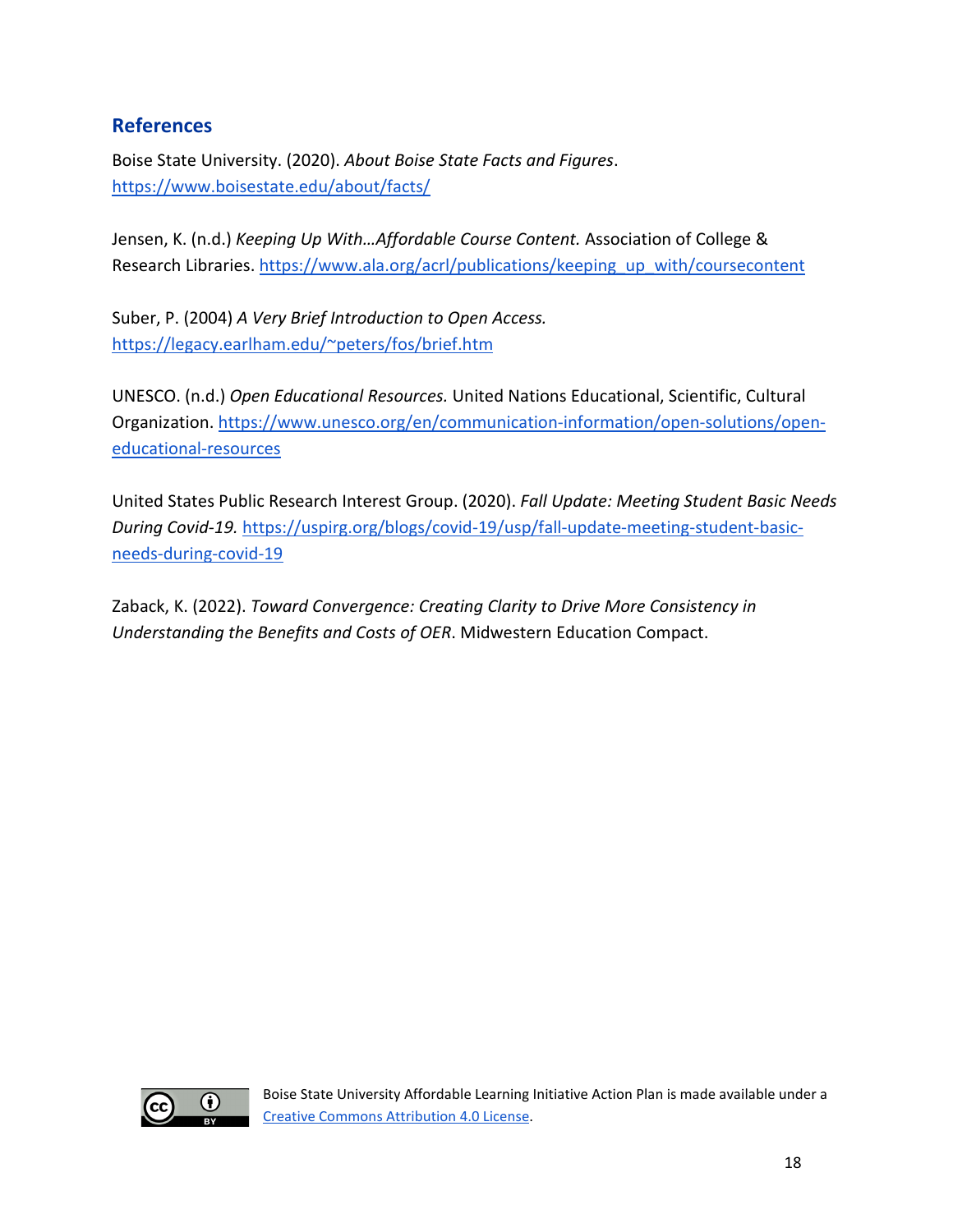## **Appendix A: Current Affordable Learning Services**

| <b>Service Description</b>                                     | Primary Boise State Service Department / Division                                                    | <b>Service Notes</b>                                                                              |
|----------------------------------------------------------------|------------------------------------------------------------------------------------------------------|---------------------------------------------------------------------------------------------------|
| Access to digital course materials<br>(non-OER)                | Albertsons Library, Acquisitions & Collections                                                       | https://www.boisestate.edu/library/collections/                                                   |
| Access to digitized primary<br>sources                         | Albertsons Library, Special Collections, Acquisitions & Collections                                  |                                                                                                   |
| Access to government documents                                 | Albertsons Library, Acquisitions & Collections                                                       |                                                                                                   |
| Accessibility checks and<br>consultations                      | Albertsons Library, Scholarly Communications and Data<br>Management, Instruction & Research Services |                                                                                                   |
| Accessibility tools: Ally, Adobe DC<br>Pro, etc.               | Learning Technology Solutions                                                                        | https://boisestate.atlassian.net/wiki/spaces/LTS/p<br>ages/92110851/Ally+Basics                   |
| Library licensed content adoption<br>& implementation consults | Albertsons Library, Instruction & Research Services, Acquisitions<br>& Collections                   |                                                                                                   |
| OER adoption & implementation<br>consults                      | Albertsons Library, Scholarly Communications and Data<br>Management, Instruction & Research Services |                                                                                                   |
| OER grant incentives                                           | Center for Teaching and Learning / State Board of Education                                          | https://www.boisestate.edu/ctl/programs-<br>2/infuse-grant/<br>https://idaho.pressbooks.pub/opal/ |

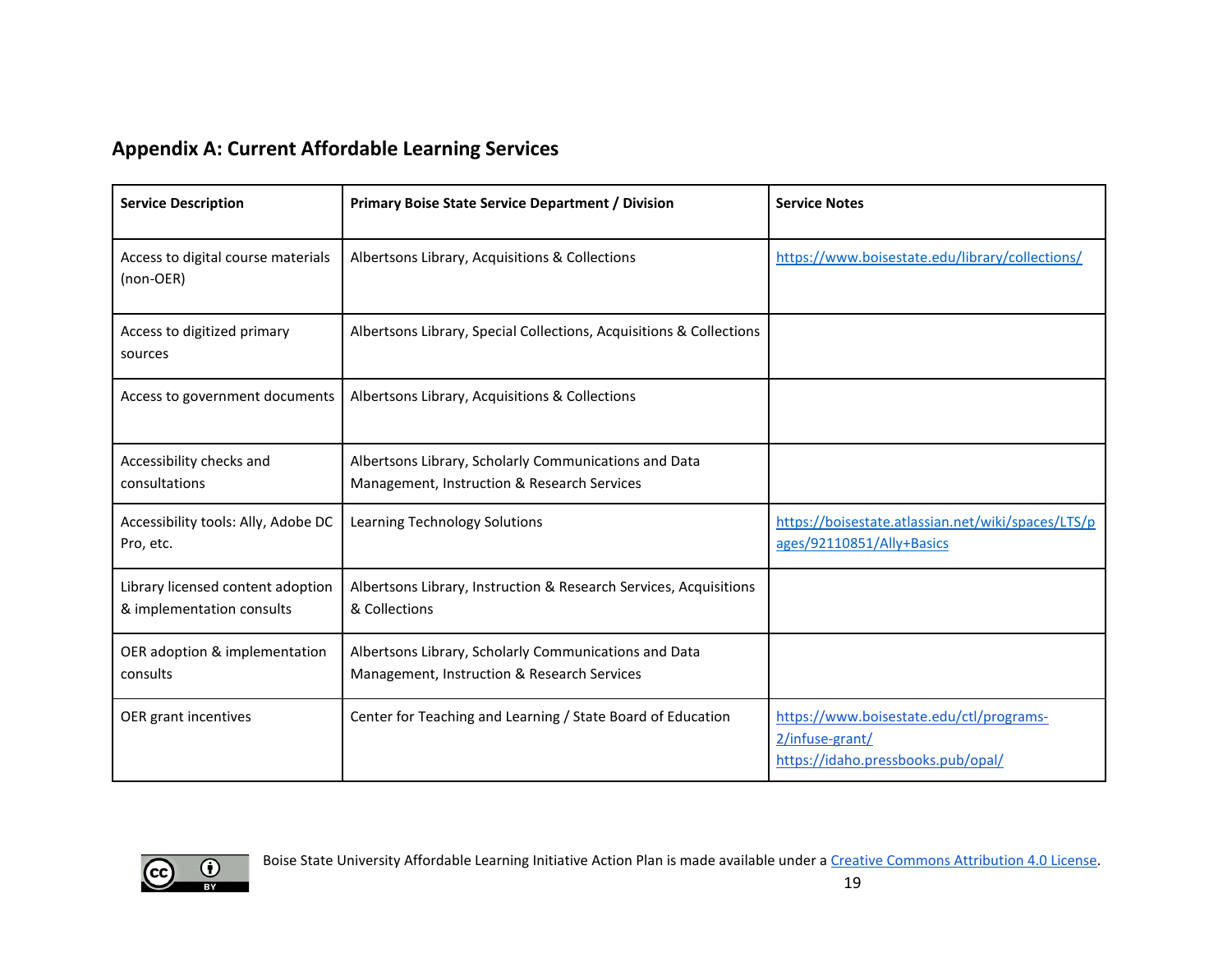| <b>Service Description</b>                                             | <b>Primary Boise State Service Department / Division</b>                                                                           | <b>Service Notes</b>                                                                                                                                                                                  |
|------------------------------------------------------------------------|------------------------------------------------------------------------------------------------------------------------------------|-------------------------------------------------------------------------------------------------------------------------------------------------------------------------------------------------------|
| OER publishing platforms:<br>Institutional Repository,<br>Pressbooks   | Albertsons Library - Scholarly Communications and Data<br>Management / Learning Technology Solutions / State Board of<br>Education | https://scholarworks.boisestate.edu/<br>https://boisestate.pressbooks.pub/<br>https://www.oercommons.org/groups/boise-<br>state-oer/2032/                                                             |
| Online course and program<br>accessibility checks and<br>consultations | eCampus Center, Development and Support Team                                                                                       |                                                                                                                                                                                                       |
| Online OER adoption &<br>implementation consults                       | eCampus Center, Development and Support team, Research and<br><b>Innovation Team</b>                                               |                                                                                                                                                                                                       |
| Open access content adoption &<br>implementation consults              | Albertsons Library, Scholarly Communications and Data<br>Management, Instruction & Research Services                               |                                                                                                                                                                                                       |
| Preservation of Boise State<br>created course materials                | Albertsons Library, Scholarly Communications and Data<br>Management                                                                | https://scholarworks.boisestate.edu/                                                                                                                                                                  |
| Workshops and training on<br>accessibility                             | Center for Teaching and Learning / OIT / Educational Access<br>Center                                                              | https://www.boisestate.edu/oit-<br>training/calendar-of-classes/wordpress/<br>https://www.boisestate.edu/accessibility/accessib<br>ility-101/web-content-accessibility-micro-<br>certification-badge/ |
| Workshops and training on<br>copyright                                 | Albertsons Library, Scholarly Communications and Data<br>Management / Center for Teaching and Learning                             |                                                                                                                                                                                                       |

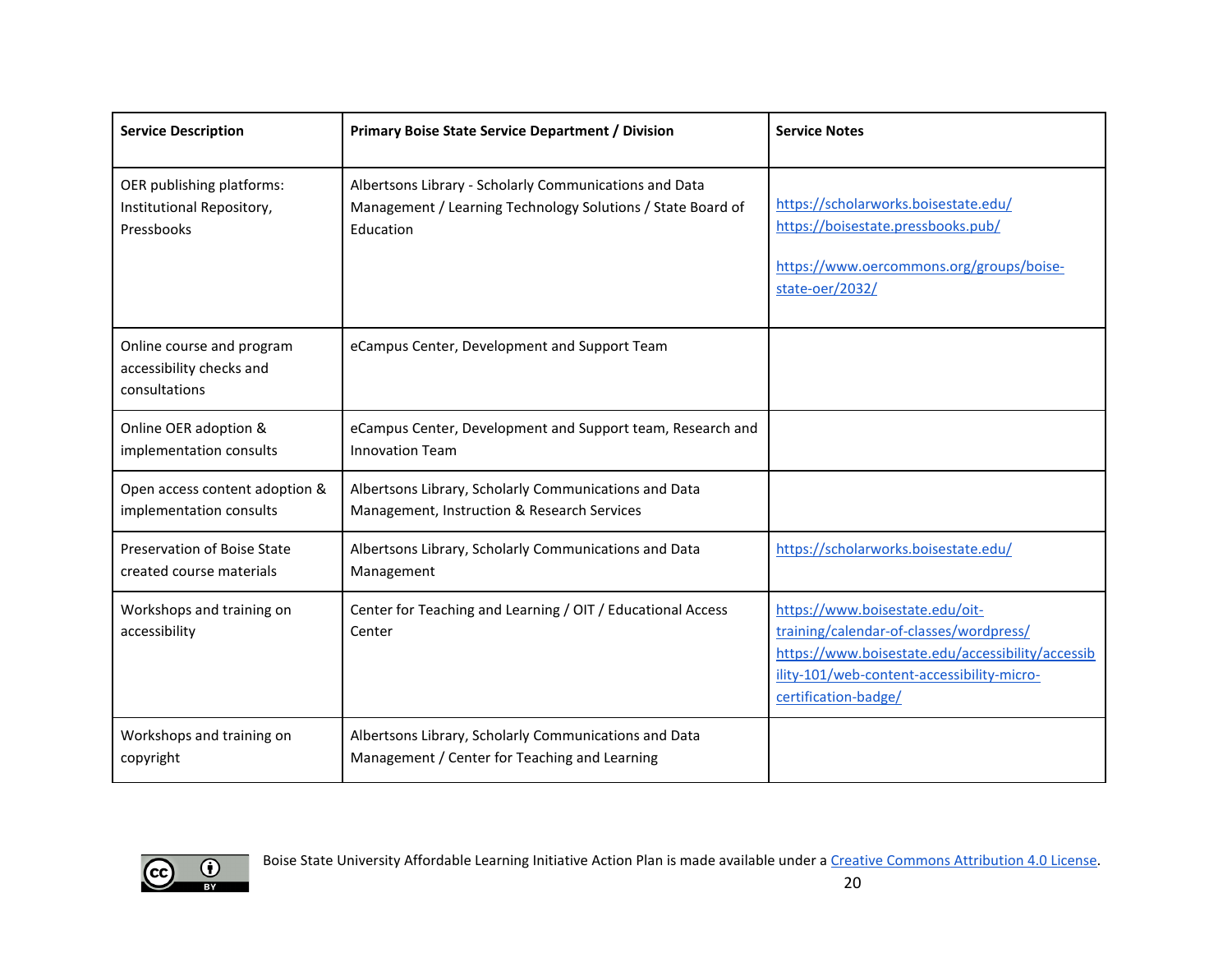| <b>Service Description</b>  | <b>Primary Boise State Service Department / Division</b>                                                                                                                                                      | <b>Service Notes</b>             |
|-----------------------------|---------------------------------------------------------------------------------------------------------------------------------------------------------------------------------------------------------------|----------------------------------|
| Workshops on Open Education | Albertsons Library - Scholarly Communications and Data<br>Management, Instruction & Research Services / Center for<br>Teaching and Learning / eCampus Center / OER Group / State<br><b>Board of Education</b> | https://open.umn.edu/oen/members |

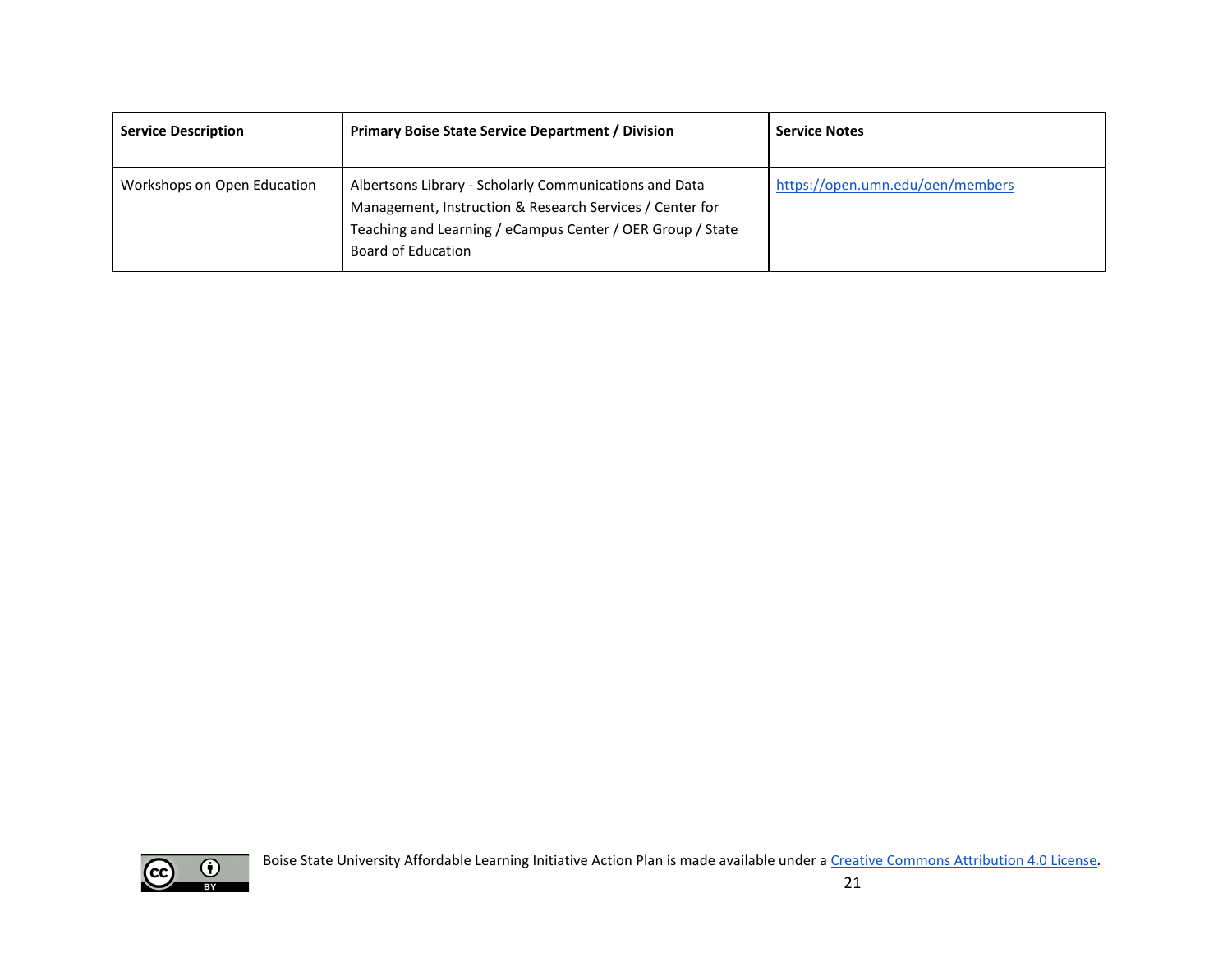## **Appendix B: Sample Assessment Strategies**

- 1. Sample Survey Questions for the targeted survey for High Enrollment Course Instructors:
	- Are you aware of the concept of Affordable Learning Materials?
	- What measures have you taken to investigate the affordability of the instructional materials for your course?
	- What actions have you taken to learn more about how to make your course materials more affordable for your students?
	- Have you ever taken training on Affordable Learning Materials, and if so please describe it?
	- Do you know who to ask regarding, or where to find answers to, your questions regarding affordable instructional materials for your course?
- 2. Using enrollment data analyze whether courses marked as using Affordable Learning Materials see increased enrollment after adoption and marking the course as such.

This will require that the marking is clearly explained and will only be able to be measured after a clear marketing campaign that explains what affordable learning means and how it benefits students.

3. Create focus groups of students enrolled in courses designated as using Affordable Learning Materials.

Create a survey for these focus groups that include questions such as:

- Did you specifically enroll in this course because of the Affordable Learning designation?
- Describe your experience using the course materials.
- What were the advantages/disadvantages of using Affordable Learning Materials?
- Open discussion on Affordable learning.

After conducting these focus groups, use the feedback to create a marketing campaign to target both instructors and students. For instructors this campaign would be targeted to help them understand the benefits of adopting Affordable Learning Materials. For the students, it would help them understand how much Affordable Learning benefits them, and how they can know what courses fall into this category.



Boise State University Affordable Learning Initiative Action Plan is made available under a [Creative Commons Attribution 4.0 License.](https://creativecommons.org/licenses/by/4.0/)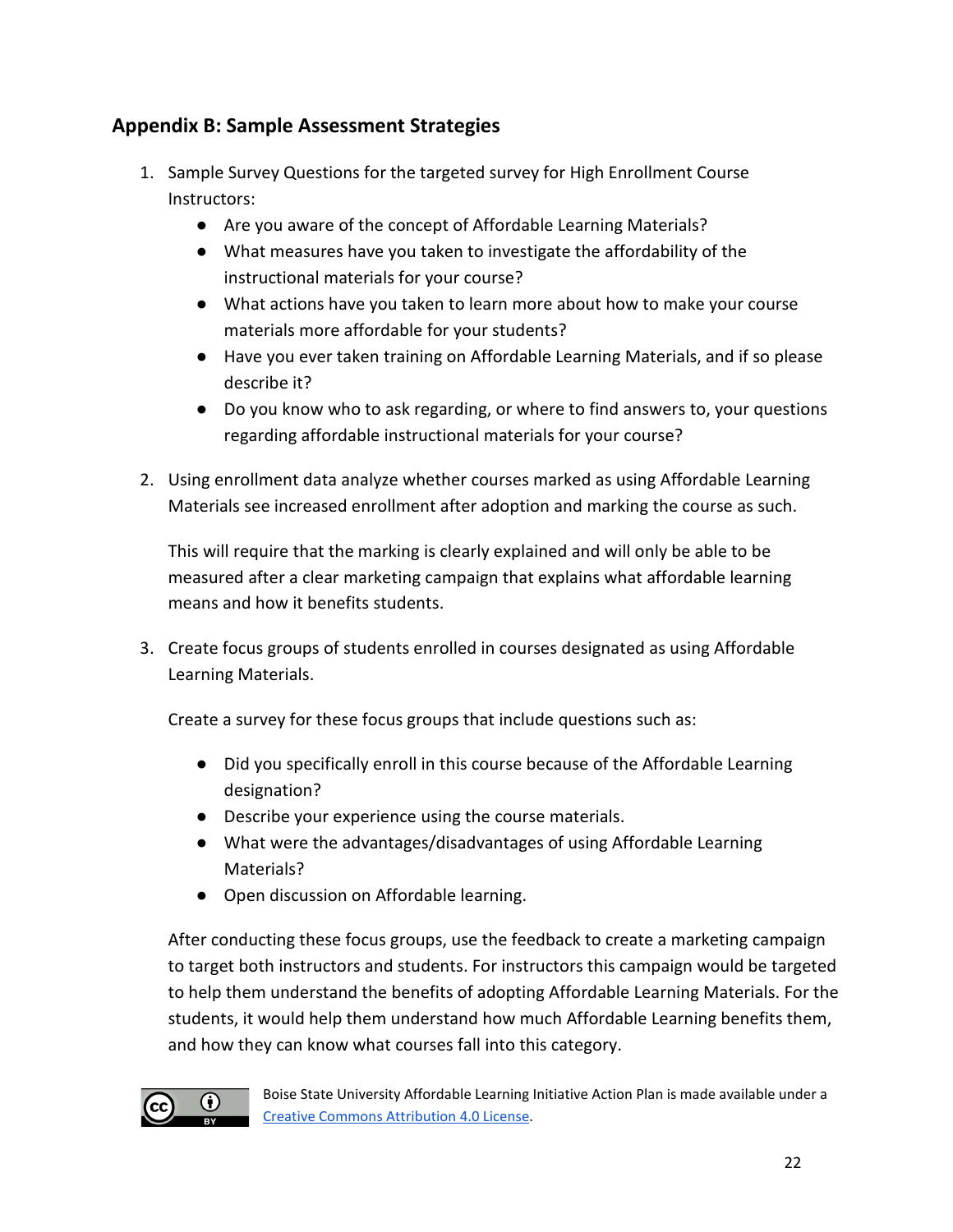4. Data from a single statistics form.

On a regular basis, pull data from the single statistics form and analyze it for patterns including where instructors are most likely to start their inquiry (the department or person they asked), in what departments the instructors teach in, what kinds of courses the instructors teach, etc.

Then follow up with instructors to see if their questions were answered and where they are in the process of adopting Affordable Learning Materials.

5. Affordable Learning Materials Adoption Training

For existing courses that add in Affordable Learning Materials adoption track the participation numbers, the faculty type, college, courses taught, etc. Coordinate with CTL in their existing assessment data, and add in a brief survey with questions specifically geared towards Affordable Learning.

For new courses or certificates, track the same usage data as above.

Create a more robust survey including questions like:

- Why did you decide to take this course?
- What do you plan to change in terms of instructional materials after taking this course?
- What do you think the adoption of Affordable Learning materials can mean for student success?